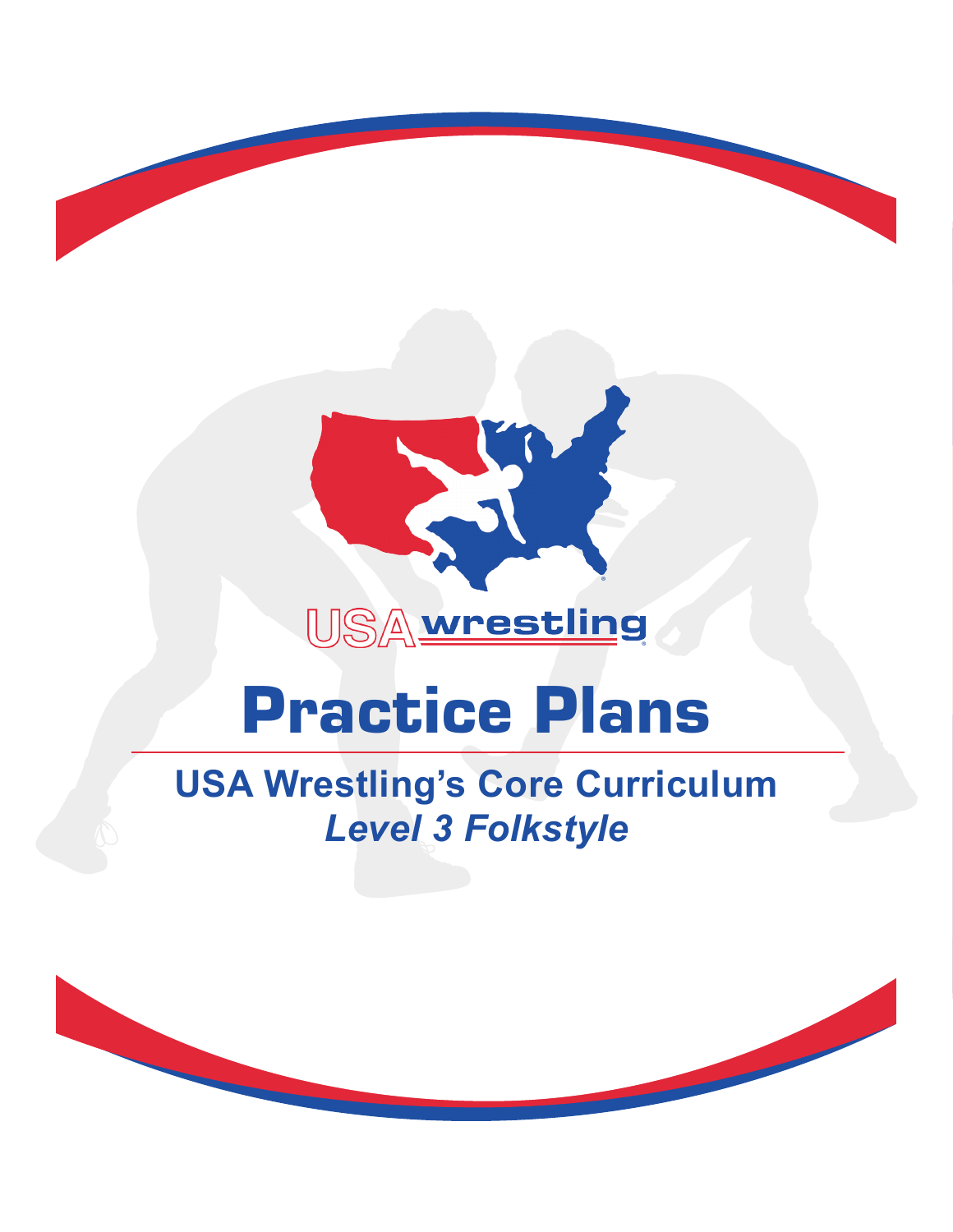

| <b>Week 1 Practice A</b>                                                                                                                                              |                                                                                                                                                                       | Total Time 55-75 min |             |
|-----------------------------------------------------------------------------------------------------------------------------------------------------------------------|-----------------------------------------------------------------------------------------------------------------------------------------------------------------------|----------------------|-------------|
| <b>ACTIVITY</b>                                                                                                                                                       |                                                                                                                                                                       |                      | <b>TIME</b> |
| <b>Roll Call and Announcements</b>                                                                                                                                    |                                                                                                                                                                       |                      | 5           |
| <b>Warm Up</b><br>• Select 2-3 activities from 1a, 1b, 1c, and 1d each                                                                                                | · Jogging in circle 2-3 minutes (skipping, shuffling, rolling shoulders, etc)<br>• Form lines for these activities. Make sure the athletes are a safe distance apart. |                      | 10          |
| <b>Introduction of New Techniques</b><br>• Stance & motion<br>• Closing the gap<br>• Level change & penetration step                                                  |                                                                                                                                                                       |                      | $15 - 20$   |
| <b>Strength and Skill Based Activities</b><br>· Scramble to stance drill (explain basic stance)<br>• Mirror drill<br>• Cricket and wicket<br>• 2-3 activities from 1f |                                                                                                                                                                       |                      | $10 - 15$   |
| <b>Mat Games</b><br>• Power ball                                                                                                                                      |                                                                                                                                                                       |                      | $10 - 20$   |
| <b>Cool Down</b>                                                                                                                                                      |                                                                                                                                                                       |                      | 5           |
| <b>Closing Announcements</b>                                                                                                                                          |                                                                                                                                                                       |                      |             |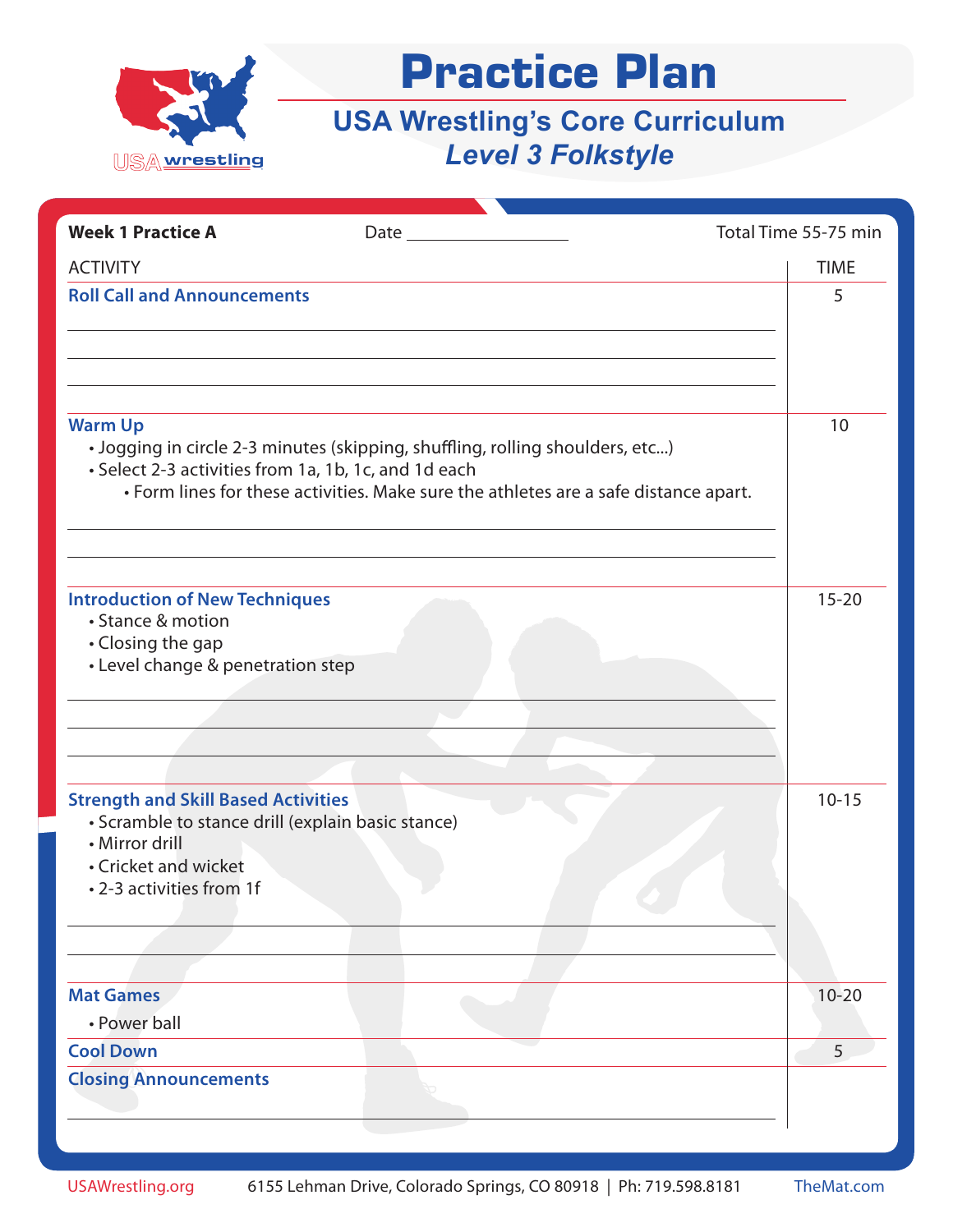

| <b>Week 1 Practice B</b>                                                                                                   |                                                                                                                                                                       | Total Time 60-90 min |
|----------------------------------------------------------------------------------------------------------------------------|-----------------------------------------------------------------------------------------------------------------------------------------------------------------------|----------------------|
| <b>ACTIVITY</b>                                                                                                            |                                                                                                                                                                       | <b>TIME</b>          |
| <b>Roll Call and Announcements</b>                                                                                         |                                                                                                                                                                       | 5                    |
| <b>Warm Up</b><br>• Select 2-3 activities from 1a, 1b, 1c, and 1d each                                                     | · Jogging in circle 2-3 minutes (skipping, shuffling, rolling shoulders, etc)<br>• Form lines for these activities. Make sure the athletes are a safe distance apart. | 10                   |
| <b>Review of Prior Week's Skills</b>                                                                                       |                                                                                                                                                                       | 5                    |
| <b>Introduction of New Techniques</b><br>• Making contact<br>• Hands & wrists (fighting for control)<br>• Opponent posting |                                                                                                                                                                       | $15 - 20$            |
| <b>Strength and Skill Based Activities</b><br>• Caged up<br>· Jolt drill<br>• Flip-over<br>• Select 2 activities from 1d   |                                                                                                                                                                       | $10 - 15$            |
| <b>Mat Games</b><br>• Sharks and minnows                                                                                   |                                                                                                                                                                       | $10 - 20$            |
| <b>Cool Down</b>                                                                                                           |                                                                                                                                                                       | 5                    |
| <b>Closing Announcements</b>                                                                                               |                                                                                                                                                                       |                      |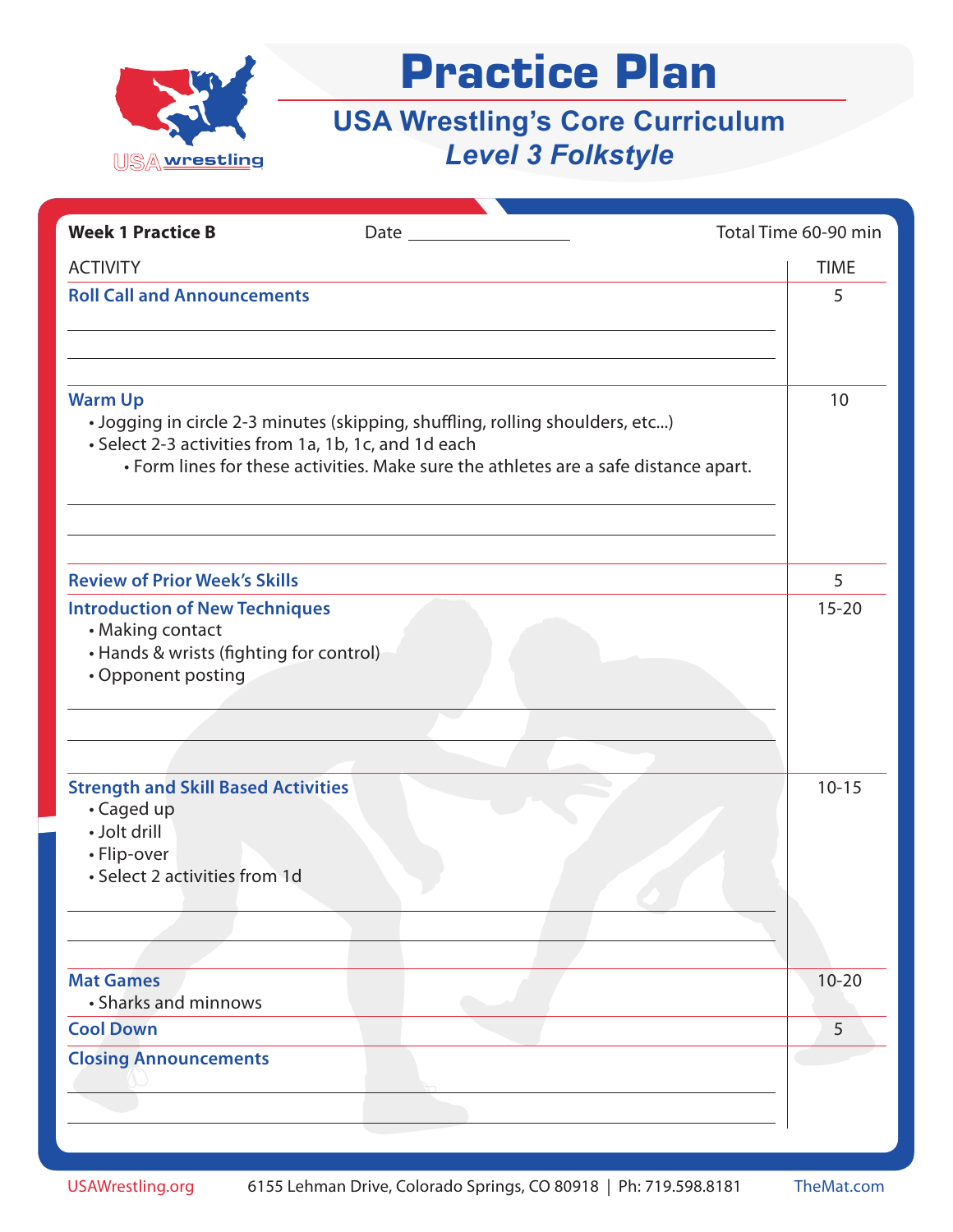

| <b>Week 1 Practice C</b>                                                                                        |                                                                                                                                                                       | Total Time 60-90 min |
|-----------------------------------------------------------------------------------------------------------------|-----------------------------------------------------------------------------------------------------------------------------------------------------------------------|----------------------|
| <b>ACTIVITY</b>                                                                                                 |                                                                                                                                                                       | <b>TIME</b>          |
| <b>Roll Call and Announcements</b>                                                                              |                                                                                                                                                                       | 5                    |
| <b>Warm Up</b><br>• Select 2-3 activities from 1a, 1b, 1c, and 1d each                                          | · Jogging in circle 2-3 minutes (skipping, shuffling, rolling shoulders, etc)<br>• Form lines for these activities. Make sure the athletes are a safe distance apart. | 10                   |
| <b>Review of Prior Week's Skills</b>                                                                            |                                                                                                                                                                       | 5                    |
| <b>Introduction of New Techniques</b><br>• Holding base drill<br>• Stand up                                     |                                                                                                                                                                       | $15 - 20$            |
| <b>Strength and Skill Based Activities</b><br>• Caged up<br>• Stand up returns<br>• Select 2 activities from 1d |                                                                                                                                                                       | $10 - 15$            |
| <b>Mat Games</b><br>• Wrestler's handshake                                                                      |                                                                                                                                                                       | $10 - 20$            |
| <b>Cool Down</b>                                                                                                |                                                                                                                                                                       | 5                    |
| <b>Closing Announcements</b>                                                                                    |                                                                                                                                                                       |                      |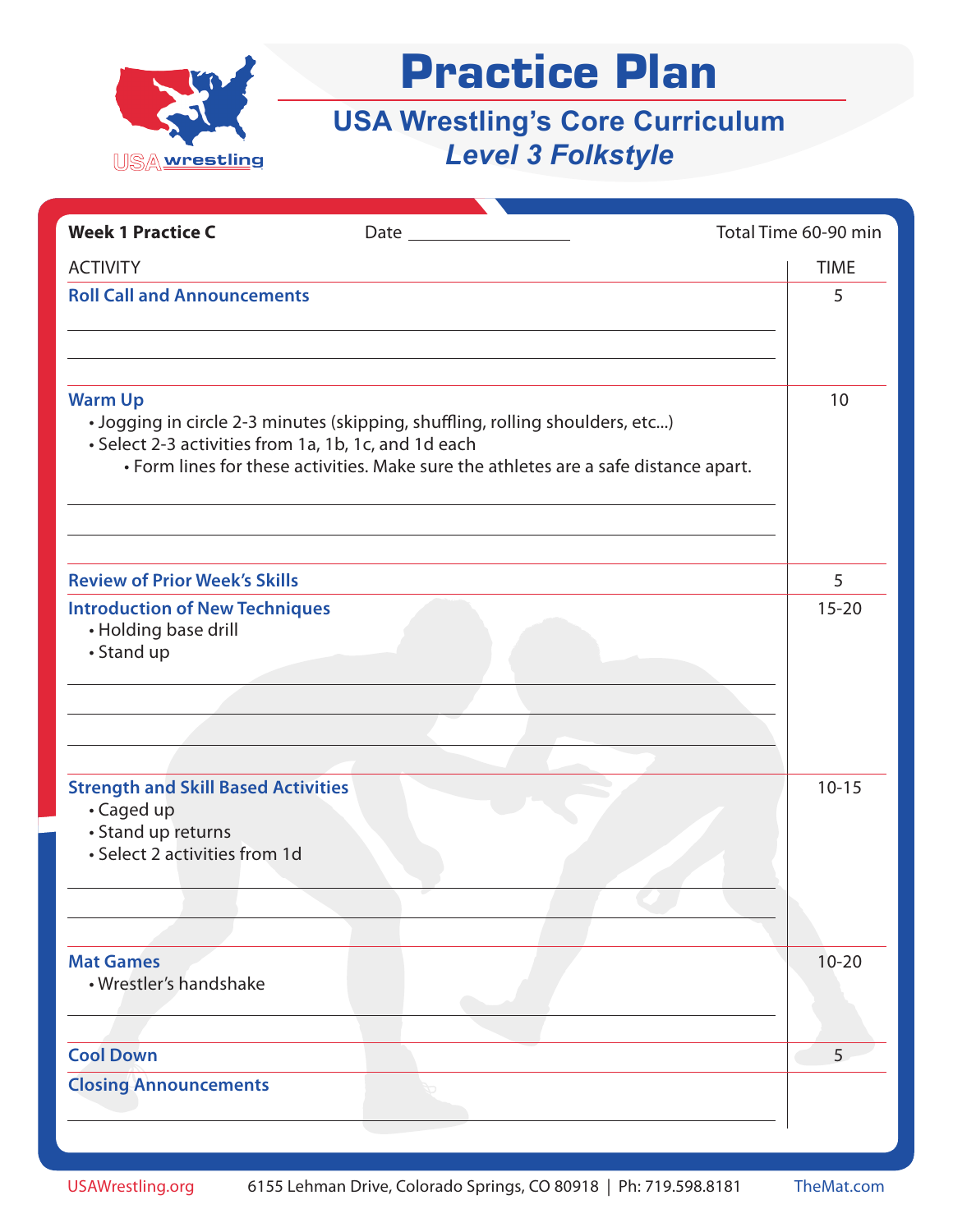

| <b>Week 2 Practice A</b>                                                                                                     |                                                                                                                                                                       | Total Time 60-90 min |
|------------------------------------------------------------------------------------------------------------------------------|-----------------------------------------------------------------------------------------------------------------------------------------------------------------------|----------------------|
| <b>ACTIVITY</b>                                                                                                              |                                                                                                                                                                       | <b>TIME</b>          |
| <b>Roll Call and Announcements</b>                                                                                           |                                                                                                                                                                       | 5                    |
| <b>Warm Up</b><br>• Select 2-3 activities from 1a, 1b, 1c, and 1d each                                                       | • Jogging in circle 2-3 minutes (skipping, shuffling, rolling shoulders, etc)<br>• Form lines for these activities. Make sure the athletes are a safe distance apart. | 10                   |
| <b>Review of Prior Week's Skills</b>                                                                                         |                                                                                                                                                                       | 5                    |
| <b>Introduction of New Techniques</b><br>· Single leg - feet<br>• Single leg - sweep / run the corner                        |                                                                                                                                                                       | $15 - 20$            |
| <b>Strength and Skill Based Activities</b><br>• Limbo level change<br>• Bear crawl<br>• Select 2-3 activities from 1e and 1f |                                                                                                                                                                       | $10 - 15$            |
| <b>Mat Games</b><br>• Caged up or knee tag<br>• One other game from 4                                                        |                                                                                                                                                                       | $10 - 20$            |
| <b>Cool Down</b>                                                                                                             |                                                                                                                                                                       | 5                    |
| <b>Closing Announcements</b>                                                                                                 |                                                                                                                                                                       |                      |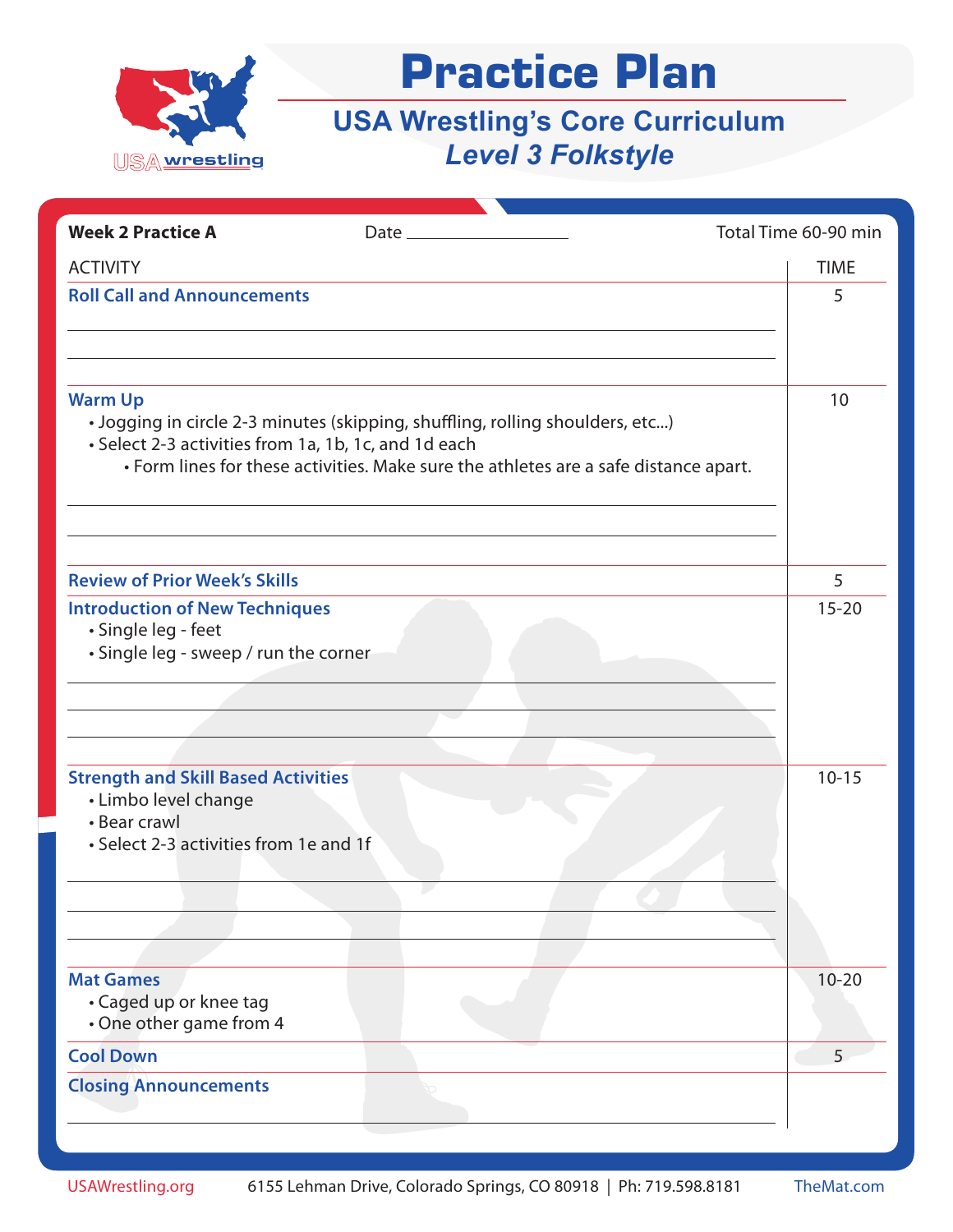

| <b>Week 2 Practice B</b>                             | $Date_$                                                                              | Total Time 60-90 min |
|------------------------------------------------------|--------------------------------------------------------------------------------------|----------------------|
| <b>ACTIVITY</b>                                      |                                                                                      | <b>TIME</b>          |
| <b>Roll Call and Announcements</b>                   |                                                                                      | 5                    |
|                                                      |                                                                                      |                      |
|                                                      |                                                                                      |                      |
| <b>Warm Up</b>                                       |                                                                                      | 10                   |
| • Select 2-3 activities from 1a, 1b, 1c, and 1d each | · Jogging in circle 2-3 minutes (skipping, shuffling, rolling shoulders, etc)        |                      |
|                                                      | • Form lines for these activities. Make sure the athletes are a safe distance apart. |                      |
|                                                      |                                                                                      |                      |
| <b>Review of Prior Week's Skills</b>                 |                                                                                      | 5                    |
| <b>Introduction of New Techniques</b>                |                                                                                      | $15 - 20$            |
| • Lines of defense                                   |                                                                                      |                      |
| • Stuff head                                         |                                                                                      |                      |
| · Single<br>• High crotch                            |                                                                                      |                      |
| • Down block and go behind                           |                                                                                      |                      |
| • Sprawl & spin                                      |                                                                                      |                      |
|                                                      |                                                                                      |                      |
|                                                      |                                                                                      |                      |
| Live wrestling (optional) - Situation wrestling:     |                                                                                      | $0 - 10$             |
| · 1-5 minutes - techniques covered up to this point  |                                                                                      |                      |
| · Intervals should be 30 seconds or shorter          |                                                                                      |                      |
|                                                      |                                                                                      |                      |
| <b>Strength and Skill Based Activities</b>           |                                                                                      | $10 - 15$            |
| · Spin drill                                         |                                                                                      |                      |
| $\cdot$ Tip up                                       |                                                                                      |                      |
| • Stance and motion drill                            |                                                                                      |                      |
|                                                      |                                                                                      |                      |
|                                                      |                                                                                      |                      |
| <b>Mat Games</b>                                     |                                                                                      | $10 - 20$            |
| • Fox tail                                           |                                                                                      |                      |
| • Spinning bear                                      |                                                                                      |                      |
| <b>Cool Down</b>                                     |                                                                                      | 5                    |
| <b>Closing Announcements</b>                         |                                                                                      |                      |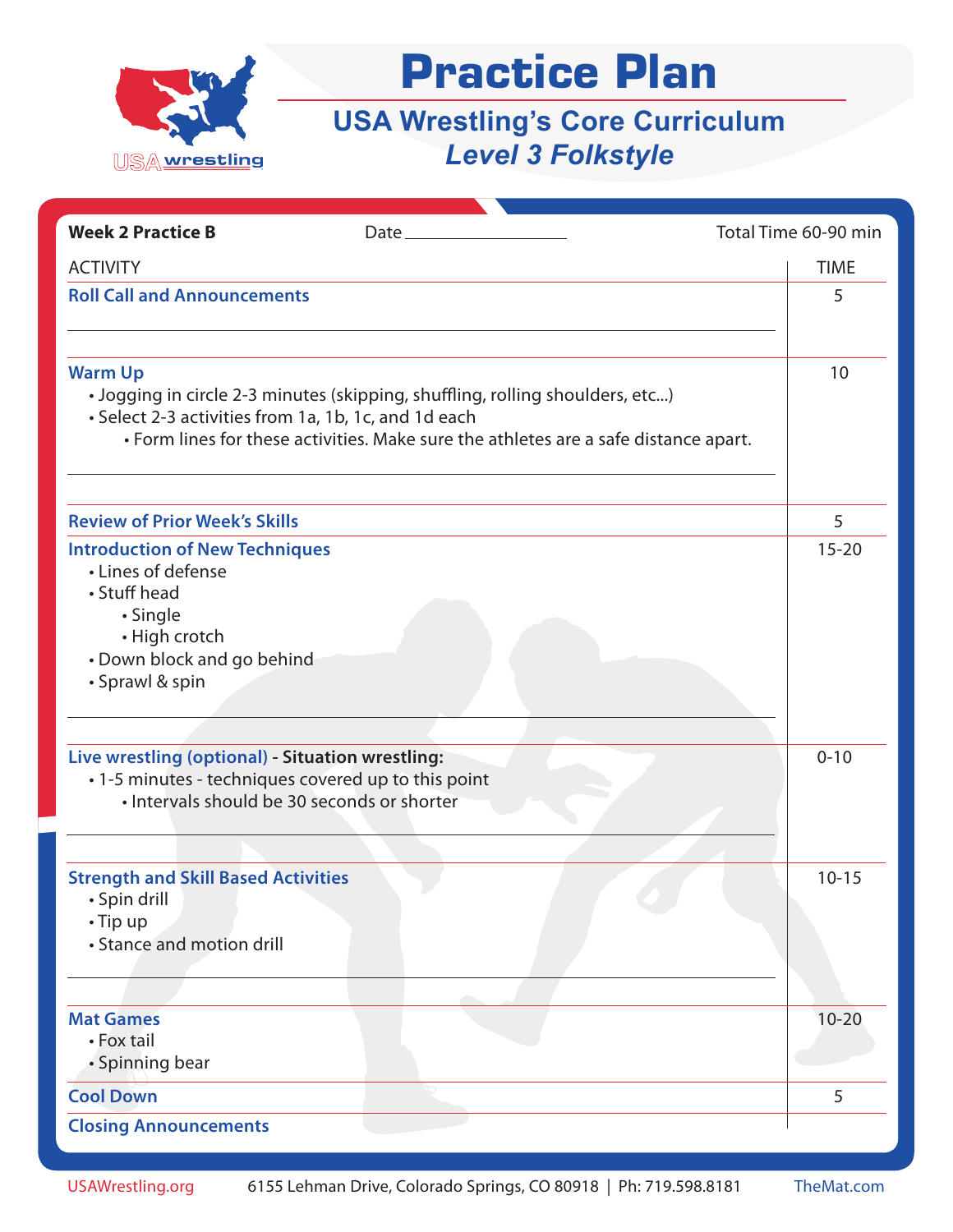

| <b>Week 2 Practice C</b>                                                                                                         | Date $\qquad \qquad$                                                                                                                                                  | Total Time 65-95 min |
|----------------------------------------------------------------------------------------------------------------------------------|-----------------------------------------------------------------------------------------------------------------------------------------------------------------------|----------------------|
| <b>ACTIVITY</b>                                                                                                                  |                                                                                                                                                                       | <b>TIME</b>          |
| <b>Roll Call and Announcements</b>                                                                                               |                                                                                                                                                                       | 5                    |
| <b>Warm Up</b><br>• Select 2-3 activities from 1a, 1b, 1c, and 1d each                                                           | · Jogging in circle 2-3 minutes (skipping, shuffling, rolling shoulders, etc)<br>• Form lines for these activities. Make sure the athletes are a safe distance apart. | 10                   |
| <b>Review of Prior Week's Skills</b>                                                                                             |                                                                                                                                                                       | 5                    |
| <b>Introduction of New Techniques</b><br>• Stand up<br>• Front headlock<br>· Go behind                                           |                                                                                                                                                                       | $15 - 20$            |
| <b>Open Drilling on Feet</b>                                                                                                     |                                                                                                                                                                       | 5                    |
| <b>Strength and Skill Based Activities</b><br>· Spin drill<br>• Stand up returns<br>• Flip-over<br>• Select 2 activities from 1d |                                                                                                                                                                       | $10 - 15$            |
| <b>Mat Games</b>                                                                                                                 |                                                                                                                                                                       | $10 - 20$            |
| • Sharks and minnows<br><b>Cool Down</b>                                                                                         |                                                                                                                                                                       | 5 <sup>2</sup>       |
| <b>Closing Announcements</b>                                                                                                     |                                                                                                                                                                       |                      |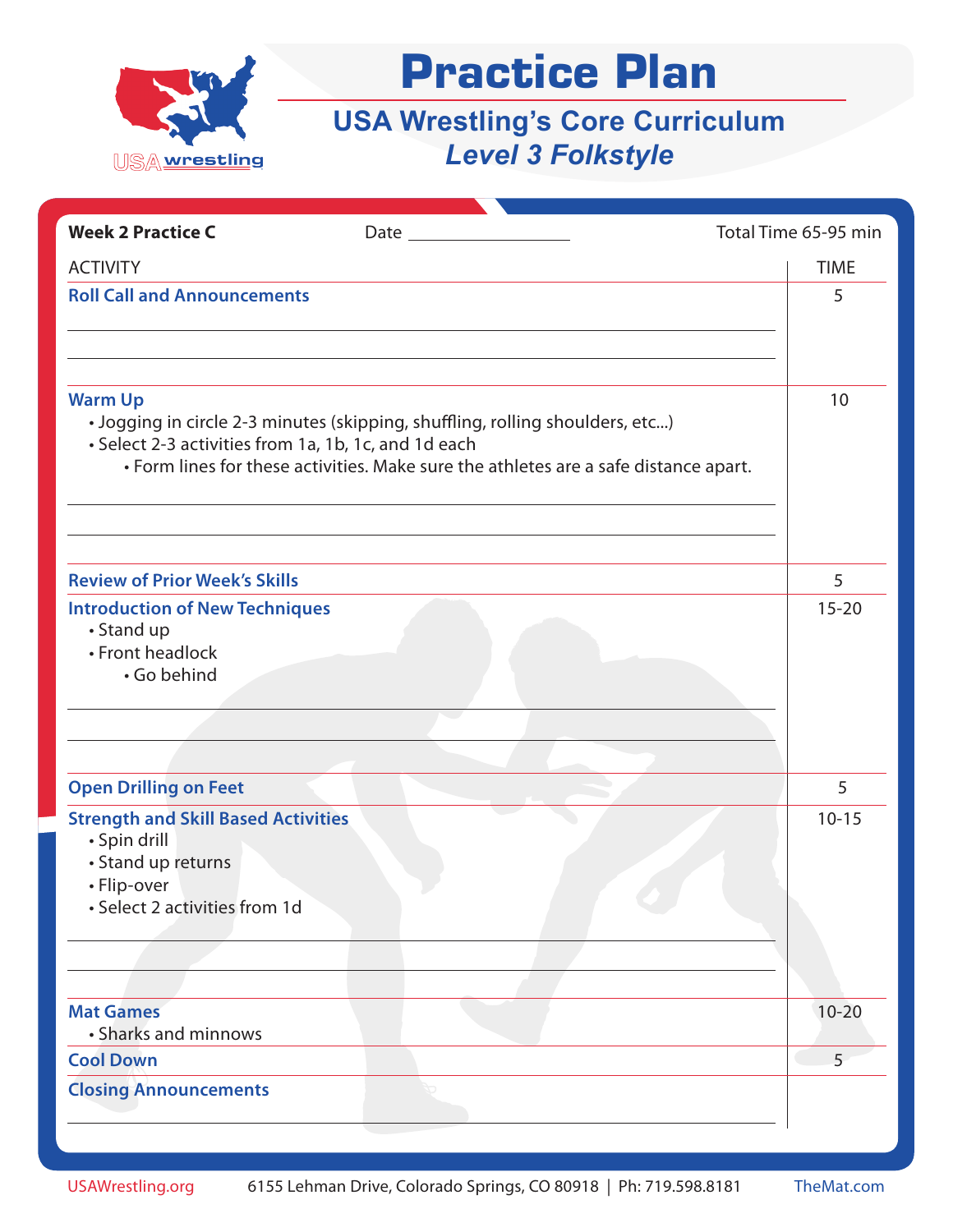

| <b>Week 3 Practice A</b>                                   | Date and the state of the state of the state of the state of the state of the state of the state of the state o | Total Time 60-90 min |
|------------------------------------------------------------|-----------------------------------------------------------------------------------------------------------------|----------------------|
| <b>ACTIVITY</b>                                            |                                                                                                                 | <b>TIME</b>          |
| <b>Roll Call and Announcements</b>                         |                                                                                                                 | 5                    |
|                                                            |                                                                                                                 |                      |
| <b>Warm Up</b>                                             |                                                                                                                 | 10                   |
|                                                            | . Jogging in circle 2-3 minutes (skipping, shuffling, rolling shoulders, etc)                                   |                      |
| • Select 2-3 activities from 1a, 1b, 1c, and 1d each       |                                                                                                                 |                      |
|                                                            | • Form lines for these activities. Make sure the athletes are a safe distance apart.                            |                      |
|                                                            |                                                                                                                 |                      |
| <b>Review of Prior Week's Skills</b>                       |                                                                                                                 | 5                    |
| <b>Introduction of New Techniques</b>                      |                                                                                                                 | $15 - 20$            |
| • High crotch<br>· Inside step penetration                 |                                                                                                                 |                      |
| • Pop finish                                               |                                                                                                                 |                      |
| • Change off to double                                     |                                                                                                                 |                      |
| · Inside ties                                              |                                                                                                                 |                      |
|                                                            |                                                                                                                 |                      |
|                                                            | Live wrestling (optional) - Short live session (10 minutes or less)                                             | $0 - 10$             |
| • 3-4 person groups                                        |                                                                                                                 |                      |
| • 30 second intervals<br>• Standing (neutral) position     |                                                                                                                 |                      |
| • Winner stays out or straight rotation                    |                                                                                                                 |                      |
|                                                            |                                                                                                                 |                      |
|                                                            |                                                                                                                 |                      |
| <b>Strength and Skill Based Activities</b><br>· Spin drill |                                                                                                                 | $10 - 15$            |
| • Seal crawl                                               |                                                                                                                 |                      |
| • Backstep drill against the wall                          |                                                                                                                 |                      |
| • Stance and motion (optional)                             |                                                                                                                 |                      |
| <b>Mat Games</b>                                           |                                                                                                                 | $10 - 20$            |
| • Chicken<br>· Relay races - choose races from 4i          |                                                                                                                 |                      |
|                                                            |                                                                                                                 |                      |
| <b>Cool Down</b>                                           |                                                                                                                 | 5                    |
| <b>Closing Announcements</b>                               |                                                                                                                 |                      |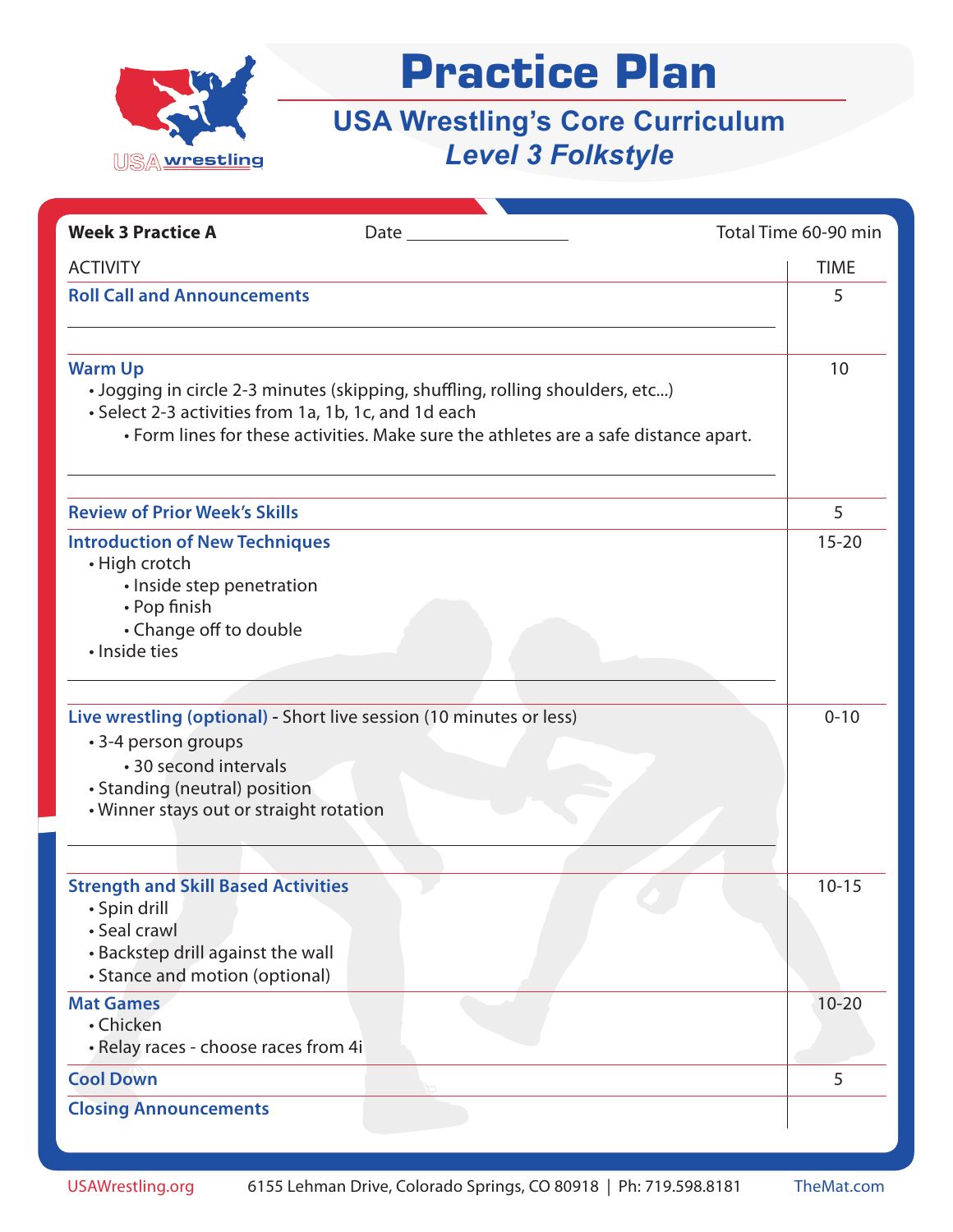

| <b>Week 3 Practice B</b>                                                                                                                                     | $Date$ $\qquad \qquad$                                                                       | Total Time 60-90 min |
|--------------------------------------------------------------------------------------------------------------------------------------------------------------|----------------------------------------------------------------------------------------------|----------------------|
|                                                                                                                                                              |                                                                                              |                      |
| <b>ACTIVITY</b><br><b>Roll Call and Announcements</b>                                                                                                        |                                                                                              | <b>TIME</b>          |
|                                                                                                                                                              |                                                                                              | 5                    |
|                                                                                                                                                              |                                                                                              |                      |
| <b>Warm Up</b><br>· Jogging in circle 2-3 minutes (skipping, shuffling, rolling shoulders, etc)<br>• Select 2-3 activities from 1a, 1b, 1c, and 1d each      | • Form lines for these activities. Make sure the athletes are a safe distance apart.         | 10                   |
| <b>Review of Prior Week's Skills</b>                                                                                                                         |                                                                                              | 5                    |
| <b>Introduction of New Techniques</b><br>• Spiral ride to legs                                                                                               |                                                                                              | $15 - 20$            |
| Live wrestling (optional) - Short live session (10 minutes or less)<br>• 3-4 person groups<br>• Shark bait format<br>• 30 second periods<br>• Coaches choice | • First half of time is techniques learned to this point / second half in referee's position | $0 - 10$             |
| <b>Strength and Skill Based Activities</b><br>• Back arch drill<br>• Clock drill<br>• Wall walk<br>• Crawl under and arch overs                              |                                                                                              | $10 - 15$            |
| <b>Mat Games</b><br>• Crack the whip<br>• Knee tag                                                                                                           |                                                                                              | $10 - 20$            |
| <b>Cool Down</b>                                                                                                                                             |                                                                                              | 5                    |
| <b>Closing Announcements</b>                                                                                                                                 |                                                                                              |                      |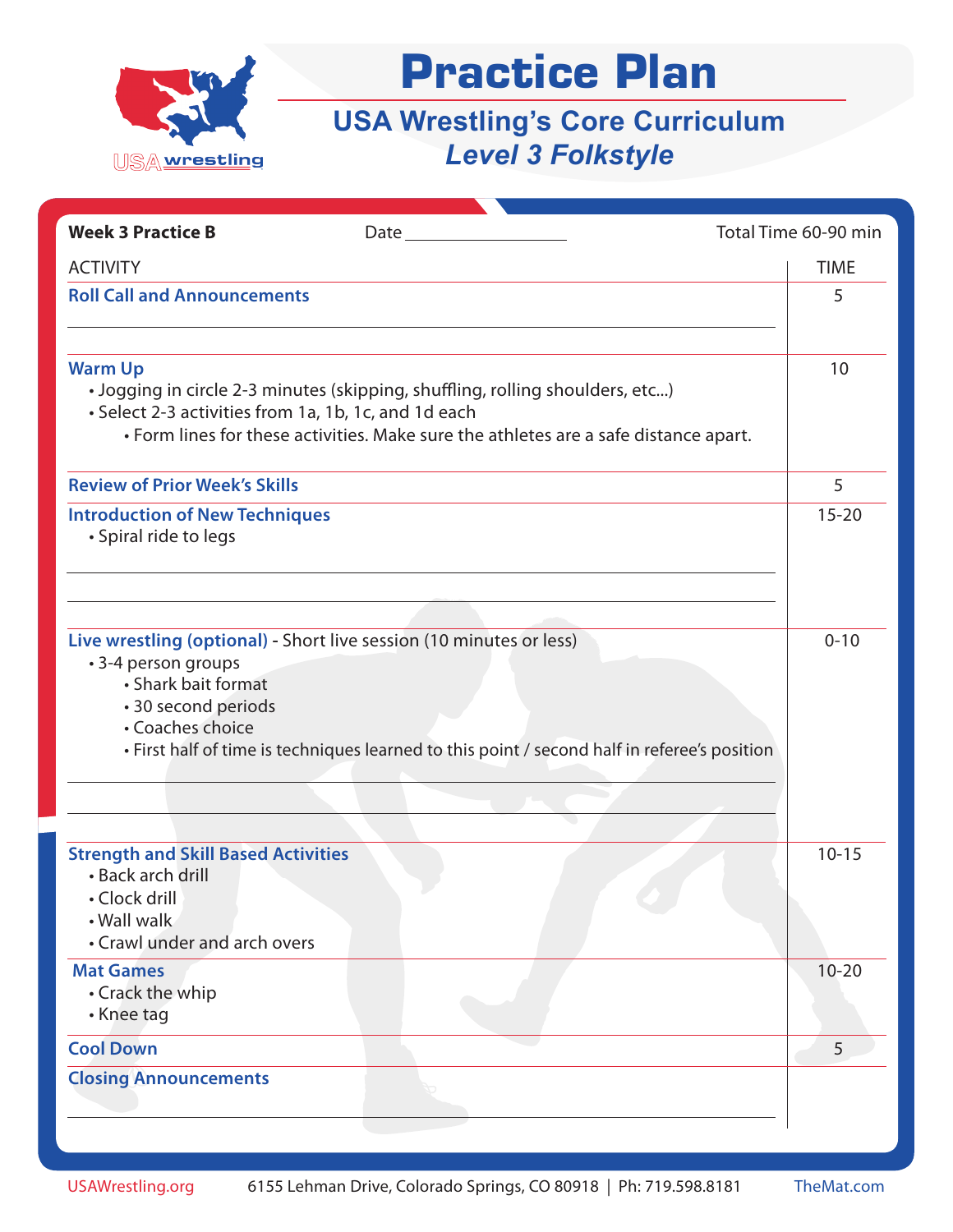

| <b>Week 3 Practice C</b>                                                                                                                                                                                                                 |                                                                                      | Total Time 60-90 min   |
|------------------------------------------------------------------------------------------------------------------------------------------------------------------------------------------------------------------------------------------|--------------------------------------------------------------------------------------|------------------------|
| <b>ACTIVITY</b>                                                                                                                                                                                                                          |                                                                                      | <b>TIME</b>            |
| <b>Roll Call and Announcements</b>                                                                                                                                                                                                       |                                                                                      | 5                      |
|                                                                                                                                                                                                                                          |                                                                                      |                        |
| <b>Warm Up</b><br>· Jogging in circle 2-3 minutes (skipping, shuffling, rolling shoulders, etc)<br>• Select 2-3 activities from 1a, 1b, 1c, and 1d each                                                                                  | • Form lines for these activities. Make sure the athletes are a safe distance apart. | 10                     |
| <b>Review of Prior Week's Skills</b>                                                                                                                                                                                                     |                                                                                      | 5                      |
| <b>Introduction of New Techniques</b><br>• Stand ups<br>· Single leg - trick knee whizzer<br>• Base building<br><b>Strength and Skill Based Activities</b><br>• Caged up<br>· Iron cross<br>• Flip-over<br>• Select 2 activities from 1d |                                                                                      | $15 - 20$<br>$10 - 15$ |
| <b>Mat Games</b><br>• Face off                                                                                                                                                                                                           |                                                                                      | $10 - 20$              |
| <b>Cool Down</b>                                                                                                                                                                                                                         |                                                                                      | 5                      |
| <b>Closing Announcements</b>                                                                                                                                                                                                             |                                                                                      |                        |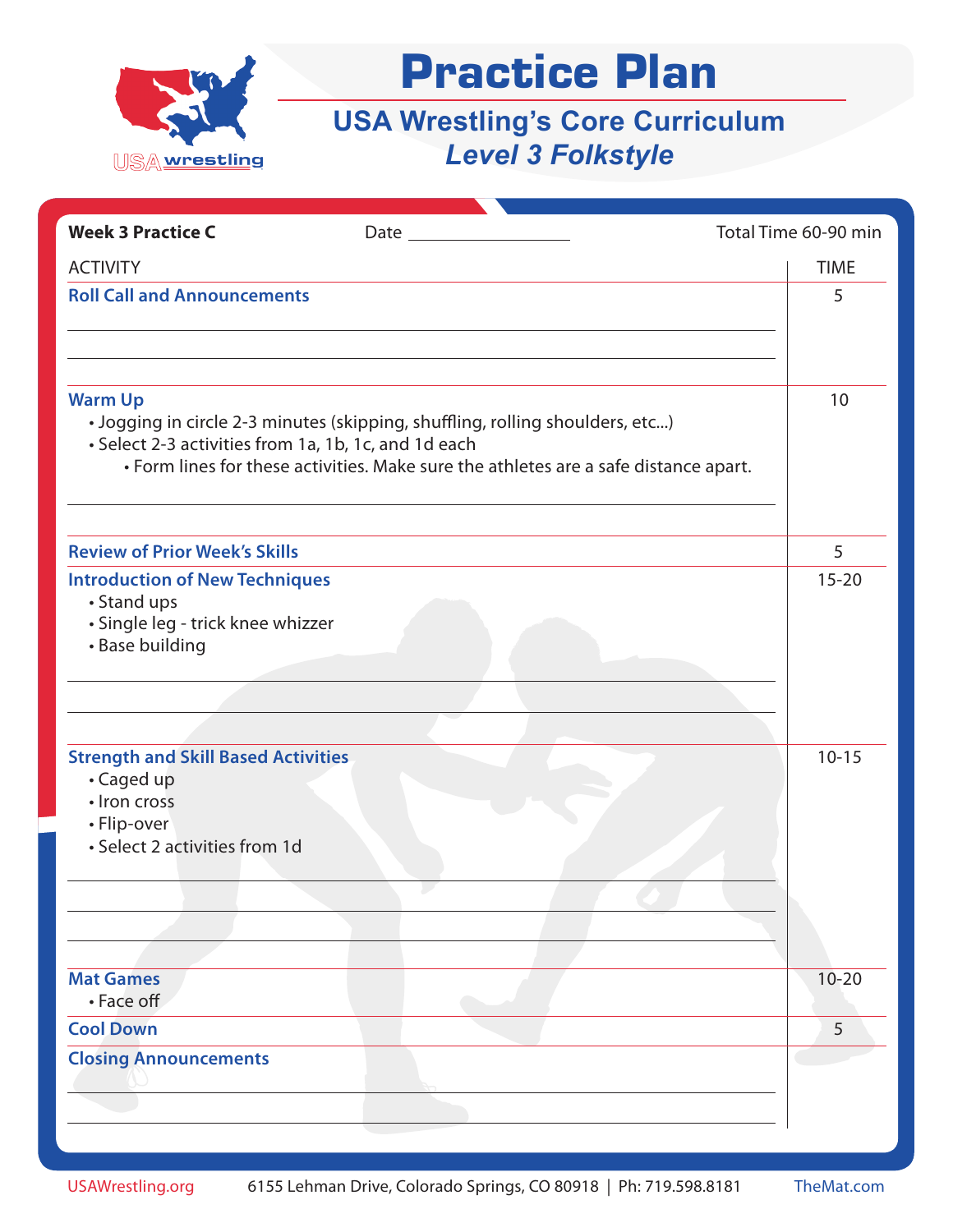

| <b>Week 4 Practice A</b><br>Date $\_\_$                                                                                                                                                                                                                    | Total Time 60-90 min |
|------------------------------------------------------------------------------------------------------------------------------------------------------------------------------------------------------------------------------------------------------------|----------------------|
| <b>ACTIVITY</b>                                                                                                                                                                                                                                            | <b>TIME</b>          |
| <b>Roll Call and Announcements</b>                                                                                                                                                                                                                         | 5                    |
|                                                                                                                                                                                                                                                            |                      |
| <b>Warm Up</b><br>• Jogging in circle 2-3 minutes (skipping, shuffling, rolling shoulders, etc)<br>• Select 2-3 activities from 1a, 1b, 1c, and 1d each<br>• Form lines for these activities. Make sure the athletes are a safe distance apart.            | 10                   |
| <b>Review of Prior Week's Skills</b>                                                                                                                                                                                                                       | 5                    |
| <b>Introduction of New Techniques</b><br>· Single leg - back door<br>· Single leg - rotation direction                                                                                                                                                     | $15 - 20$            |
| Live wrestling (optional) - Short live session (10 minutes or less)<br>• 3-4 person groups<br>• Shark bait format<br>• 30 second periods<br>• Coaches choice<br>• First half of time is techniques learned to this point / second half in neutral position | $0 - 10$             |
| <b>Strength and Skill Based Activities</b><br>• Back step drill<br>• Back step somersault drill<br>• Flip overs<br>• 1 activity from 1b, 1e, or 1f                                                                                                         | $10 - 15$            |
| <b>Mat Games</b><br>• Switcher<br>• Power ball                                                                                                                                                                                                             | $10 - 20$            |
| <b>Cool Down</b>                                                                                                                                                                                                                                           | 5                    |
| <b>Closing Announcements</b>                                                                                                                                                                                                                               |                      |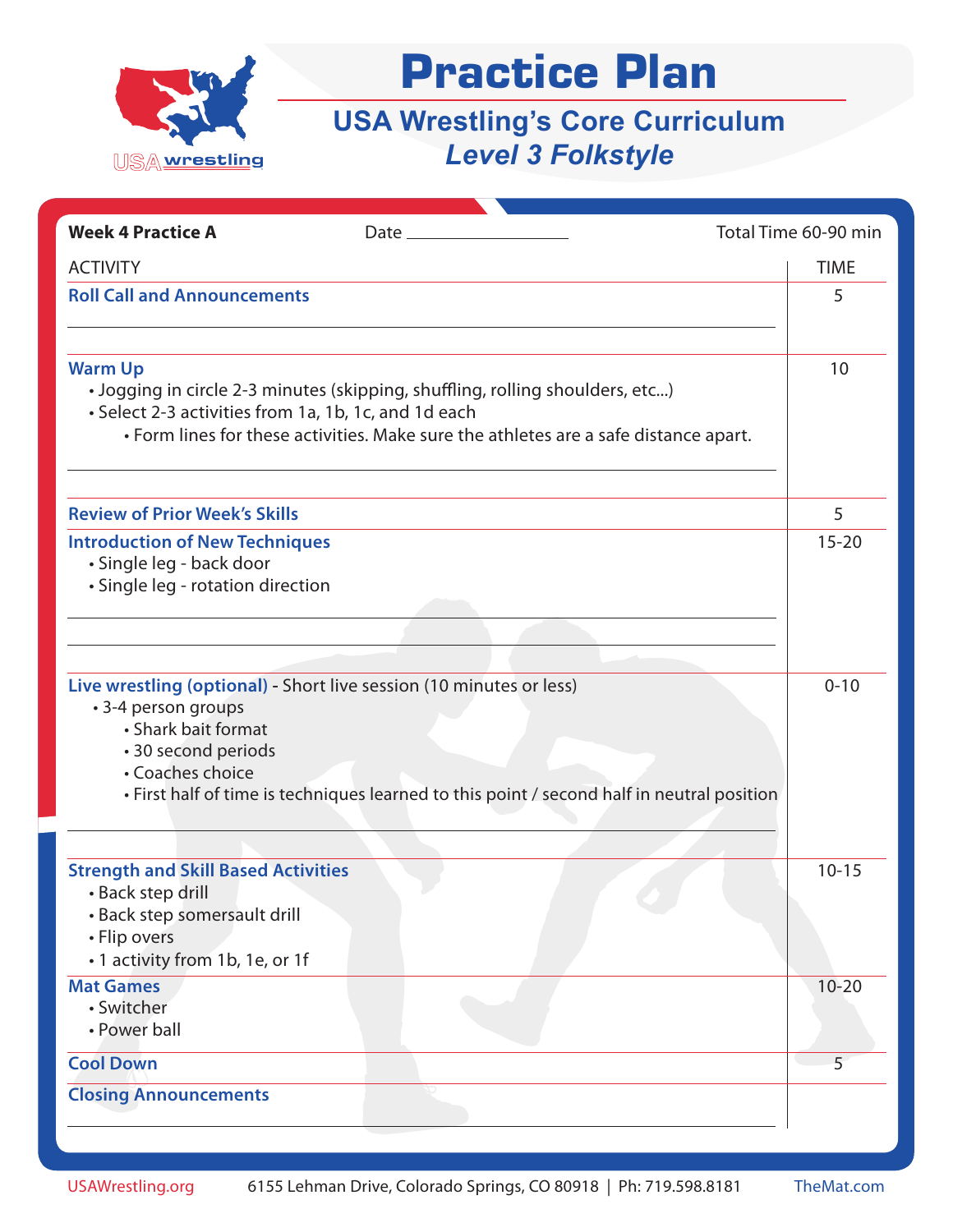

| <b>Week 4 Practice B</b>                                                                                                  |                                                                                                                                                                       | Total Time 60-90 min |
|---------------------------------------------------------------------------------------------------------------------------|-----------------------------------------------------------------------------------------------------------------------------------------------------------------------|----------------------|
| <b>ACTIVITY</b>                                                                                                           |                                                                                                                                                                       | <b>TIME</b>          |
| <b>Roll Call and Announcements</b>                                                                                        |                                                                                                                                                                       | 5                    |
|                                                                                                                           |                                                                                                                                                                       |                      |
| <b>Warm Up</b><br>• Select 2-3 activities from 1a, 1b, 1c, and 1d each                                                    | . Jogging in circle 2-3 minutes (skipping, shuffling, rolling shoulders, etc)<br>• Form lines for these activities. Make sure the athletes are a safe distance apart. | 10                   |
| <b>Review of Prior Week's Skills</b>                                                                                      |                                                                                                                                                                       | 5                    |
| <b>Introduction of New Techniques</b><br>• Front headlock<br>• Clearing elbow<br>• Whip overs<br>• Knee tap               |                                                                                                                                                                       | $15 - 20$            |
| Live wrestling (optional) - Pick one partner<br>• 10 x 30 second periods<br>· 1 or 2 longer periods - starting in neutral | • First 5 periods wrestlers start in positions covered to this point<br>• Second 5 periods wrestlers start in neutral position                                        | $0 - 10$             |
| <b>Strength and Skill Based Activities</b><br>• Neck bridges & walk around<br>· Tip up drill                              |                                                                                                                                                                       | $10 - 15$            |
| <b>Mat Games</b><br>• Bull riding<br>• Relay races                                                                        |                                                                                                                                                                       | $10 - 20$            |
| <b>Cool Down</b>                                                                                                          |                                                                                                                                                                       | 5                    |
| <b>Closing Announcements</b>                                                                                              |                                                                                                                                                                       |                      |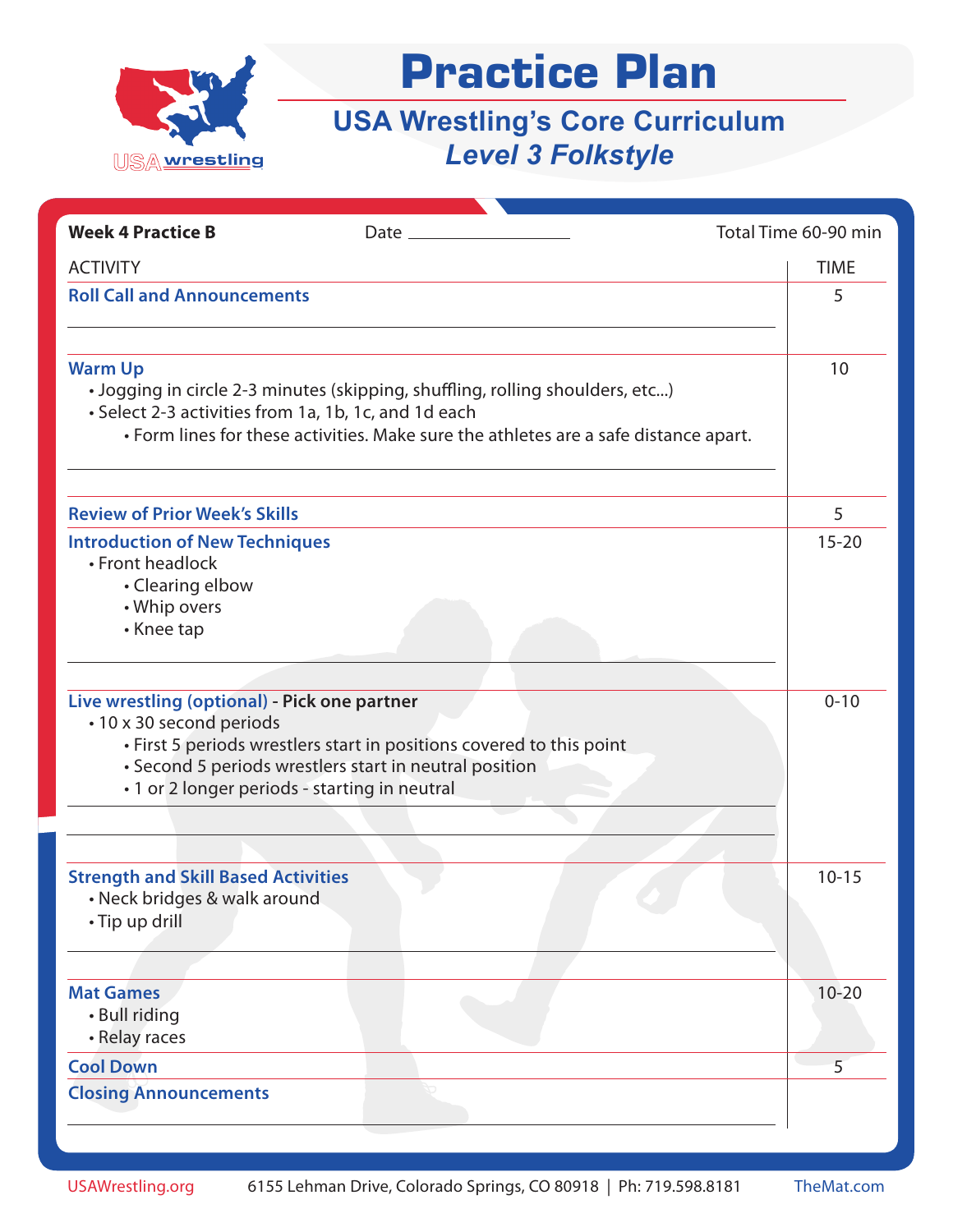

| <b>Week 4 Practice C</b>                                                                                                 |                                                                                                                                                                       | Total Time 60-90 min |
|--------------------------------------------------------------------------------------------------------------------------|-----------------------------------------------------------------------------------------------------------------------------------------------------------------------|----------------------|
| <b>ACTIVITY</b>                                                                                                          |                                                                                                                                                                       | <b>TIME</b>          |
| <b>Roll Call and Announcements</b>                                                                                       |                                                                                                                                                                       | 5                    |
| <b>Warm Up</b><br>• Select 2-3 activities from 1a, 1b, 1c, and 1d each                                                   | · Jogging in circle 2-3 minutes (skipping, shuffling, rolling shoulders, etc)<br>• Form lines for these activities. Make sure the athletes are a safe distance apart. | 10                   |
| <b>Review of Prior Week's Skills</b>                                                                                     |                                                                                                                                                                       | 5                    |
| <b>Introduction of New Techniques</b><br>• Claw ride to legs<br>• Review breakdown                                       |                                                                                                                                                                       | $15 - 20$            |
| <b>Strength and Skill Based Activities</b><br>• Caged up<br>• Tip up<br>$\cdot$ Sit ups<br>• Select 2 activities from 1d |                                                                                                                                                                       | $10 - 15$            |
| <b>Mat Games</b><br>• Spinning bear                                                                                      |                                                                                                                                                                       | $10 - 20$            |
| <b>Cool Down</b>                                                                                                         |                                                                                                                                                                       | 5                    |
| <b>Closing Announcements</b>                                                                                             |                                                                                                                                                                       |                      |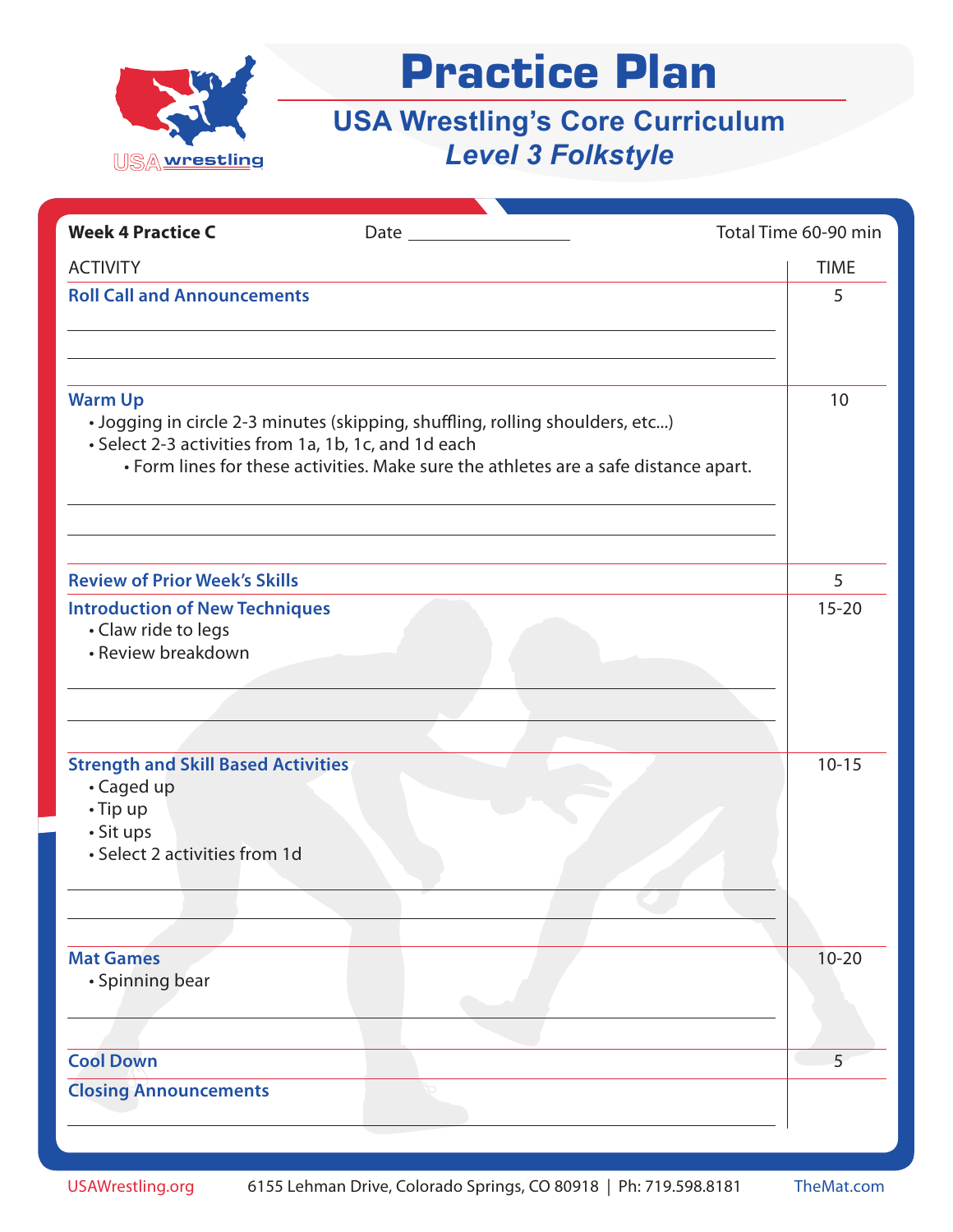

| <b>Week 5 Practice A</b>                                                                              |                                                                                                                                                                       | Total Time 60-90 min |
|-------------------------------------------------------------------------------------------------------|-----------------------------------------------------------------------------------------------------------------------------------------------------------------------|----------------------|
| <b>ACTIVITY</b>                                                                                       |                                                                                                                                                                       | <b>TIME</b>          |
| <b>Roll Call and Announcements</b>                                                                    |                                                                                                                                                                       | 5                    |
| <b>Warm Up</b><br>• Select 2-3 activities from 1a, 1b, 1c, and 1d each                                | · Jogging in circle 2-3 minutes (skipping, shuffling, rolling shoulders, etc)<br>• Form lines for these activities. Make sure the athletes are a safe distance apart. | 10                   |
| <b>Review of Prior Week's Skills</b>                                                                  |                                                                                                                                                                       | 5                    |
| <b>Introduction of New Techniques</b><br>• Underhook (head position)<br>• Underhook to front headlock |                                                                                                                                                                       | $15 - 20$            |
| Live wrestling (optional) - Pick one partner<br>• 3 periods of 1 minute and 30 seconds each           | • Start in referees position (alternate top and bottom)                                                                                                               | $0 - 10$             |
| <b>Strength and Skill Based Activities</b><br>• Face off drill<br>· Hip dump drill                    |                                                                                                                                                                       | $10 - 15$            |
| <b>Mat Games</b><br>· Sock game                                                                       |                                                                                                                                                                       | $10 - 20$            |
| <b>Cool Down</b>                                                                                      |                                                                                                                                                                       | 5                    |
| <b>Closing Announcements</b>                                                                          |                                                                                                                                                                       |                      |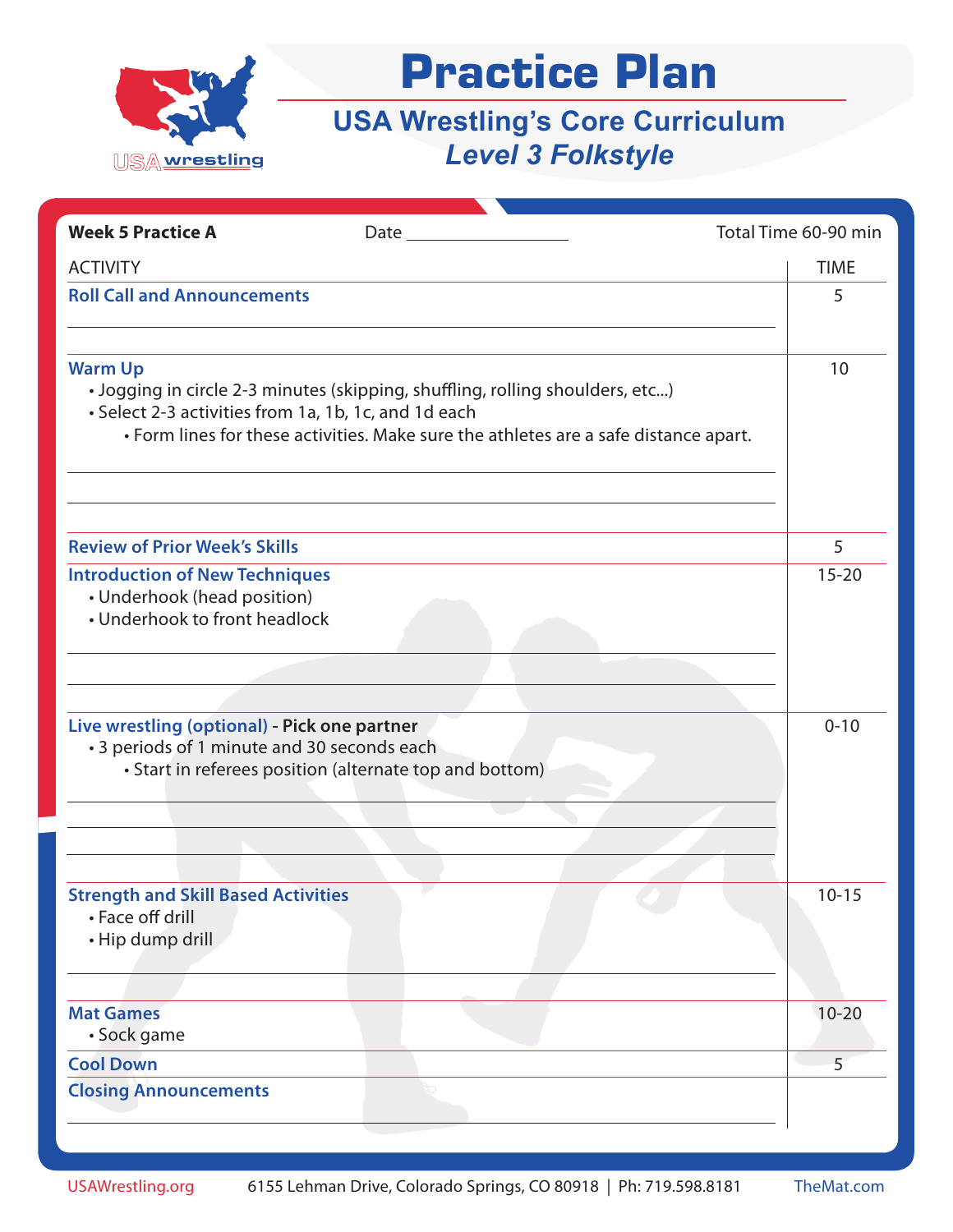

| <b>Week 5 Practice B</b>                                                                                       |                                                                                                                                                                       | Total Time 60-90 min |
|----------------------------------------------------------------------------------------------------------------|-----------------------------------------------------------------------------------------------------------------------------------------------------------------------|----------------------|
| <b>ACTIVITY</b>                                                                                                |                                                                                                                                                                       | <b>TIME</b>          |
| <b>Roll Call and Announcements</b>                                                                             |                                                                                                                                                                       | 5                    |
|                                                                                                                |                                                                                                                                                                       |                      |
| <b>Warm Up</b><br>• Select 2-3 activities from 1a, 1b, 1c, and 1d each                                         | . Jogging in circle 2-3 minutes (skipping, shuffling, rolling shoulders, etc)<br>• Form lines for these activities. Make sure the athletes are a safe distance apart. | 10                   |
| <b>Review of Prior Week's Skills</b>                                                                           |                                                                                                                                                                       | 5                    |
| <b>Introduction of New Techniques</b><br>• Hands & wrists (fighting for control)<br>• To offensive leg attacks |                                                                                                                                                                       | $15 - 20$            |
| <b>Live wrestling (optional)</b><br>• 1 or 2 full matches                                                      |                                                                                                                                                                       | $0 - 10$             |
| <b>Strength and Skill Based Activities</b><br>• Hip dump drill<br>• Scramble to stance drill                   |                                                                                                                                                                       | $10 - 15$            |
| <b>Mat Games</b><br>· Switcheroo<br>• Norske ball                                                              |                                                                                                                                                                       | $10 - 20$            |
| <b>Cool Down</b>                                                                                               |                                                                                                                                                                       | 5 <sup>1</sup>       |
| <b>Closing Announcements</b>                                                                                   |                                                                                                                                                                       |                      |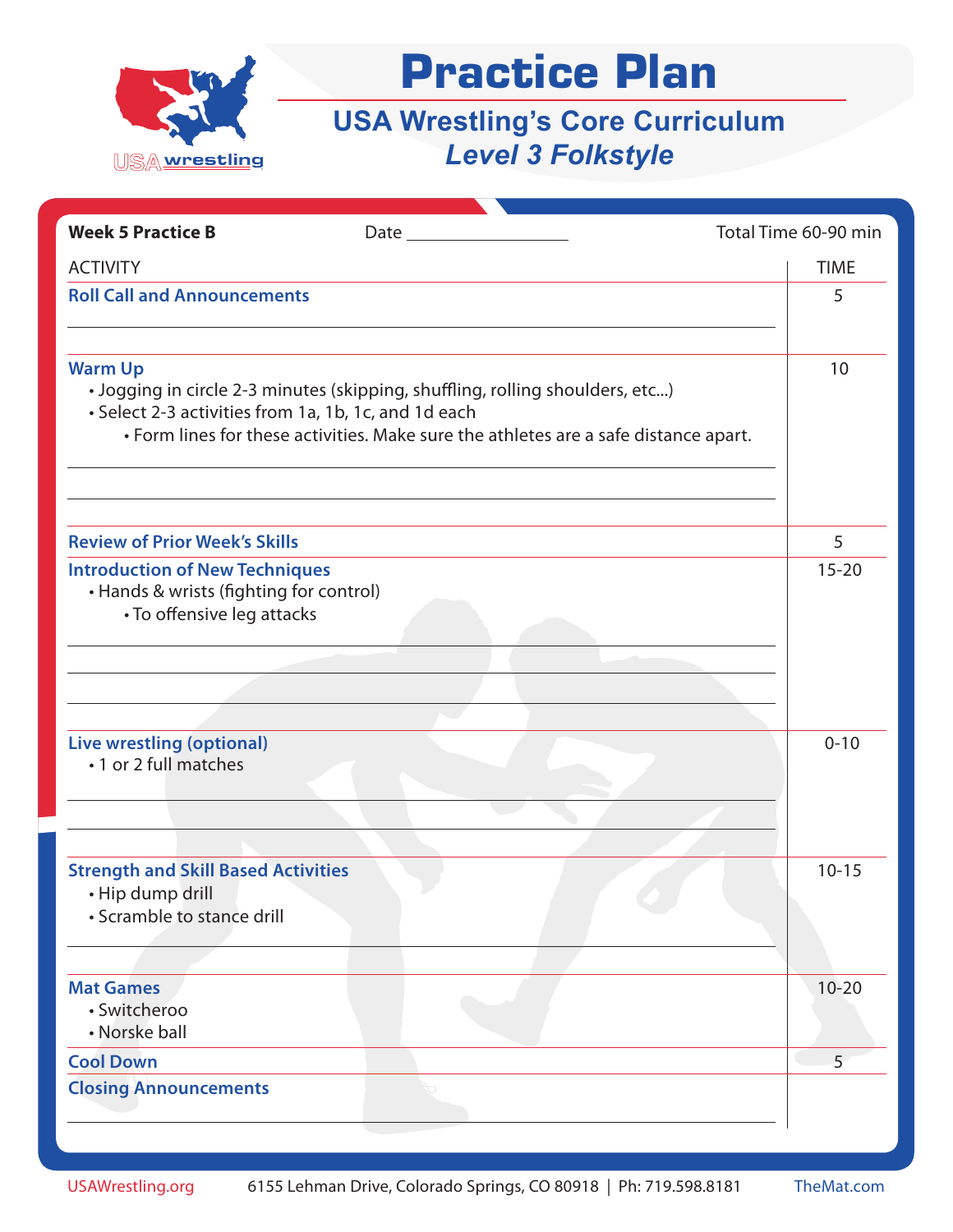

| <b>Week 5 Practice C</b>                                                                                                                      |                                                                                                                                                                       | Total Time 60-90 min |
|-----------------------------------------------------------------------------------------------------------------------------------------------|-----------------------------------------------------------------------------------------------------------------------------------------------------------------------|----------------------|
| <b>ACTIVITY</b>                                                                                                                               |                                                                                                                                                                       | <b>TIME</b>          |
| <b>Roll Call and Announcements</b>                                                                                                            |                                                                                                                                                                       | 5                    |
| <b>Warm Up</b><br>• Select 2-3 activities from 1a, 1b, 1c, and 1d each                                                                        | · Jogging in circle 2-3 minutes (skipping, shuffling, rolling shoulders, etc)<br>• Form lines for these activities. Make sure the athletes are a safe distance apart. | 10                   |
| <b>Review of Prior Week's Skills</b>                                                                                                          |                                                                                                                                                                       | 5                    |
| <b>Introduction of New Techniques</b><br>· Inside tie to double leg<br>• Review escapes                                                       |                                                                                                                                                                       | $15 - 20$            |
| <b>Strength and Skill Based Activities</b><br>• Caged up<br>• Cricket and wicket<br>• Bridges - front & back<br>• Select 2 activities from 1d |                                                                                                                                                                       | $10 - 15$            |
| <b>Mat Games</b><br>• Turk step chase                                                                                                         |                                                                                                                                                                       | $10 - 20$            |
| <b>Cool Down</b>                                                                                                                              |                                                                                                                                                                       | 5                    |
| <b>Closing Announcements</b>                                                                                                                  |                                                                                                                                                                       |                      |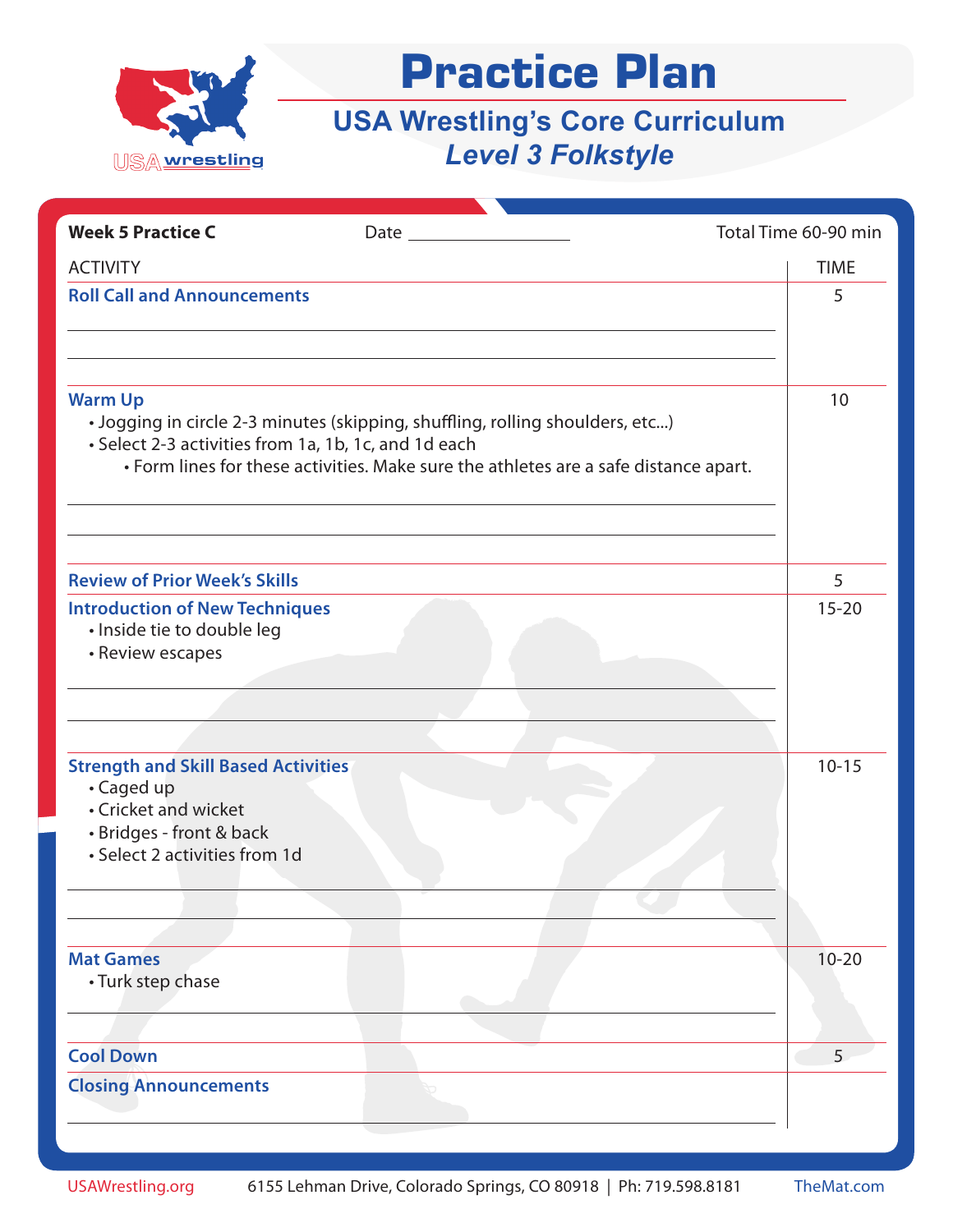

| <b>Week 6 Practice A</b>                                                                      |                                                                               | Total Time 60-90 min                                                                       |
|-----------------------------------------------------------------------------------------------|-------------------------------------------------------------------------------|--------------------------------------------------------------------------------------------|
| <b>ACTIVITY</b>                                                                               |                                                                               | <b>TIME</b>                                                                                |
| <b>Roll Call and Announcements</b>                                                            |                                                                               | 5                                                                                          |
| <b>Warm Up</b><br>• Select 2-3 activities from 1a, 1b, 1c, and 1d each                        | . Jogging in circle 2-3 minutes (skipping, shuffling, rolling shoulders, etc) | 10<br>• Form lines for these activities. Make sure the athletes are a safe distance apart. |
| <b>Review of Prior Week's Skills</b>                                                          |                                                                               | 5                                                                                          |
| <b>Introduction of New Techniques</b><br>· Spiral ride / breakdowns<br>· Spiral drill & turns |                                                                               | $15 - 20$                                                                                  |
| <b>Live wrestling (optional)</b><br>• Group of 3<br>• Straight rotation of 1 minute periods   |                                                                               | $0 - 10$                                                                                   |
| <b>Strength and Skill Based Activities</b><br>• Bull riding drill<br>• Face off drill         |                                                                               | $10 - 15$                                                                                  |
| <b>Mat Games</b><br>· Soccer                                                                  |                                                                               | $10 - 20$                                                                                  |
| <b>Cool down</b>                                                                              |                                                                               | 5                                                                                          |
| <b>Closing Announcements</b>                                                                  |                                                                               |                                                                                            |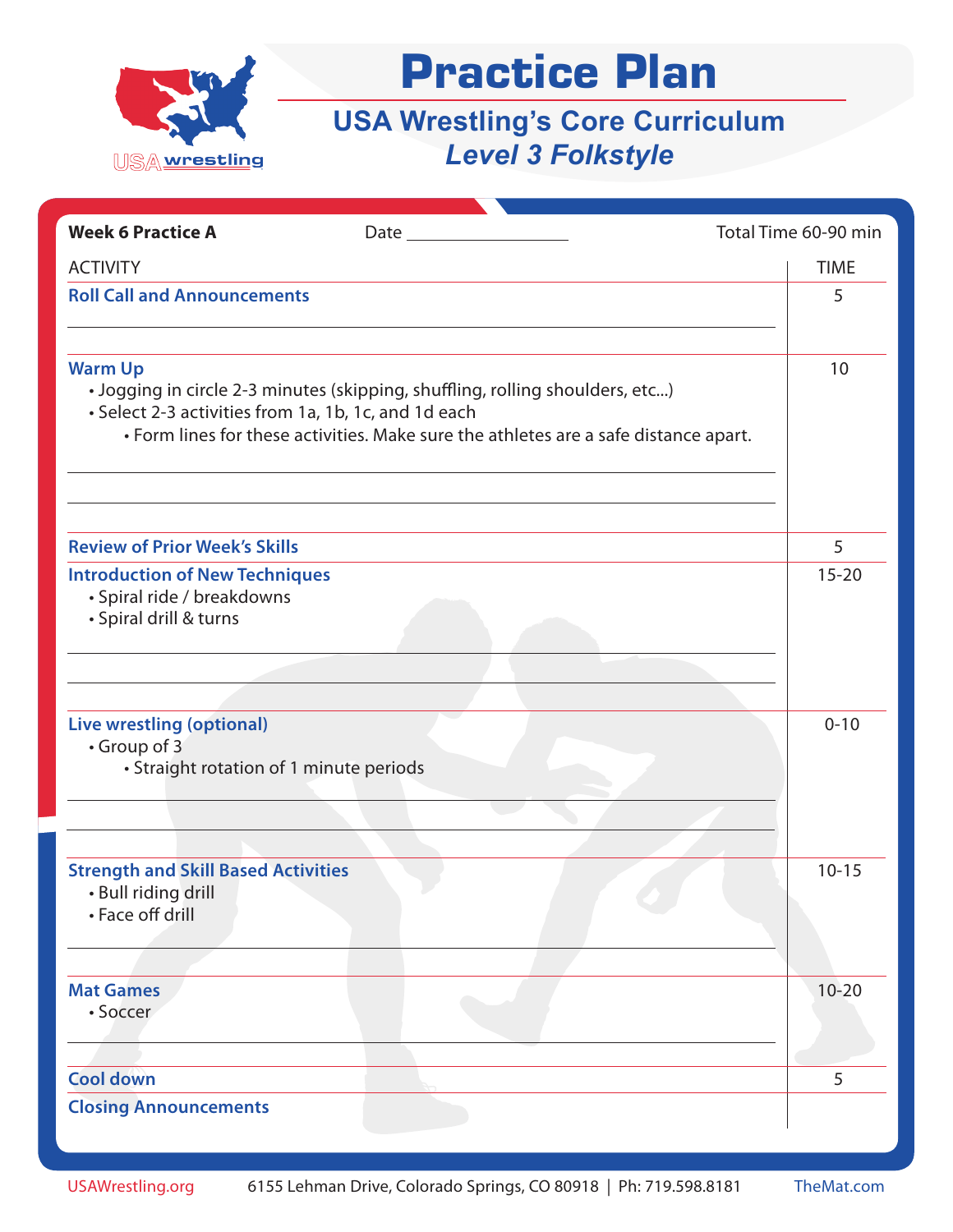

| <b>Week 6 Practice B</b>                                                                                                          |                                                                                                                                                                       | Total Time 60-90 min |
|-----------------------------------------------------------------------------------------------------------------------------------|-----------------------------------------------------------------------------------------------------------------------------------------------------------------------|----------------------|
| <b>ACTIVITY</b>                                                                                                                   |                                                                                                                                                                       | <b>TIME</b>          |
| <b>Roll Call and Announcements</b>                                                                                                |                                                                                                                                                                       | 5                    |
|                                                                                                                                   |                                                                                                                                                                       |                      |
| <b>Warm Up</b><br>• Select 2-3 activities from 1a, 1b, 1c, and 1d each                                                            | . Jogging in circle 2-3 minutes (skipping, shuffling, rolling shoulders, etc)<br>• Form lines for these activities. Make sure the athletes are a safe distance apart. | 10                   |
| <b>Review of Prior Week's Skills</b>                                                                                              |                                                                                                                                                                       | 5                    |
| <b>Introduction of New Techniques</b><br>• Double leg to arm turk<br>• Double leg to leg turk                                     |                                                                                                                                                                       | $15 - 20$            |
| <b>Live wrestling (optional)</b><br>•1 match<br>• 4 man groups with straight rotations: top-bottom-out-out<br>• 20 second periods |                                                                                                                                                                       | $0 - 10$             |
| <b>Strength and Skill Based Activities</b><br>· Hip dump drill<br>· Switcher drill<br>• Scramble to attack                        |                                                                                                                                                                       | $10 - 15$            |
| <b>Mat Games</b><br>• Soccer                                                                                                      |                                                                                                                                                                       | $10 - 20$            |
| <b>Cool Down</b>                                                                                                                  |                                                                                                                                                                       | 5                    |
| <b>Closing Announcements</b>                                                                                                      |                                                                                                                                                                       |                      |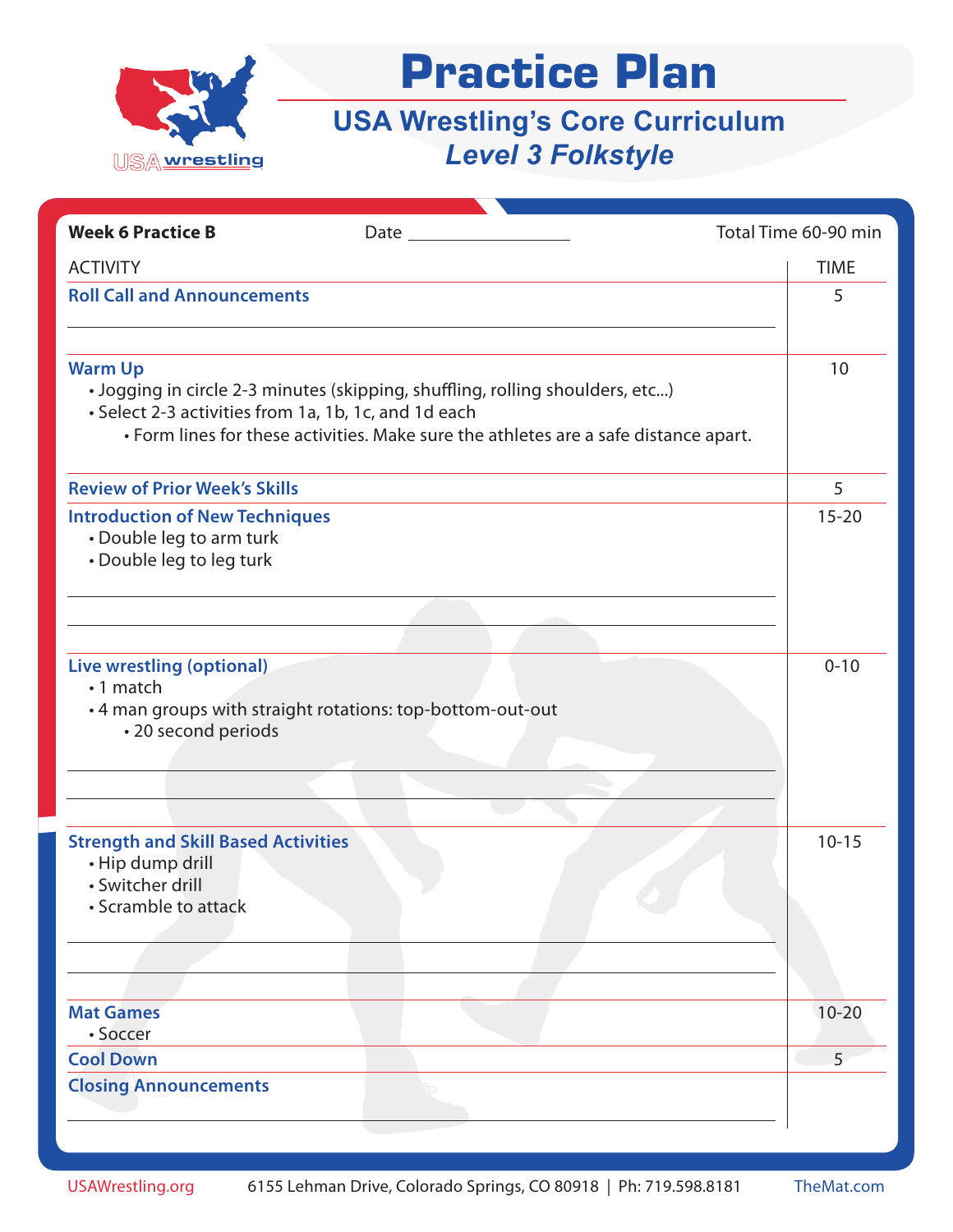

| <b>Week 6 Practice C</b>                                                                                                 |                                                                                                                                                                       | Total Time 60-90 min |
|--------------------------------------------------------------------------------------------------------------------------|-----------------------------------------------------------------------------------------------------------------------------------------------------------------------|----------------------|
| <b>ACTIVITY</b>                                                                                                          |                                                                                                                                                                       | <b>TIME</b>          |
| <b>Roll Call and Announcements</b>                                                                                       |                                                                                                                                                                       | 5                    |
| <b>Warm Up</b><br>• Select 2-3 activities from 1a, 1b, 1c, and 1d each                                                   | · Jogging in circle 2-3 minutes (skipping, shuffling, rolling shoulders, etc)<br>• Form lines for these activities. Make sure the athletes are a safe distance apart. | 10                   |
| <b>Review of Prior Week's Skills</b>                                                                                     |                                                                                                                                                                       | 5                    |
| <b>Introduction of New Techniques</b><br>· Down block & sprawl (Freestyle Level 1-3b)<br>• Front headlock to go behind   |                                                                                                                                                                       | $15 - 20$            |
| <b>Strength and Skill Based Activities</b><br>• Caged up<br>· Jolt drill<br>• Flip-over<br>• Select 2 activities from 1d |                                                                                                                                                                       | $10 - 15$            |
| <b>Mat Games</b><br>• Sharks and minnows                                                                                 |                                                                                                                                                                       | $10 - 20$            |
| <b>Cool Down</b>                                                                                                         |                                                                                                                                                                       | 5                    |
| <b>Closing Announcements</b>                                                                                             |                                                                                                                                                                       |                      |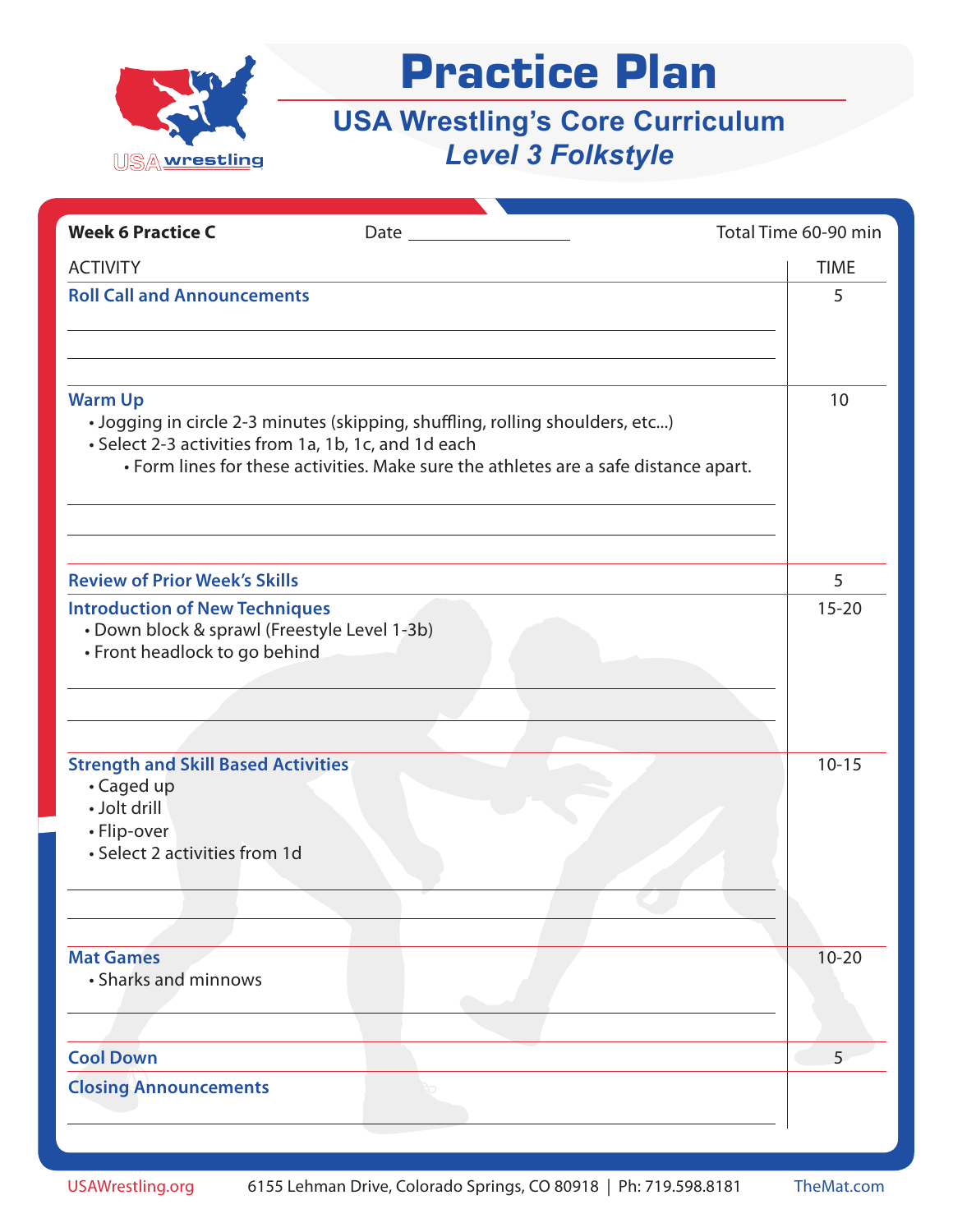

| <b>Week 7 Practice A</b>                               | Date $\qquad \qquad$                                                                 | Total Time 55-75 min |             |
|--------------------------------------------------------|--------------------------------------------------------------------------------------|----------------------|-------------|
| <b>ACTIVITY</b>                                        |                                                                                      |                      | <b>TIME</b> |
| <b>Roll Call and Announcements</b>                     |                                                                                      |                      | 5           |
|                                                        |                                                                                      |                      |             |
|                                                        |                                                                                      |                      |             |
|                                                        |                                                                                      |                      |             |
| <b>Warm Up</b>                                         |                                                                                      |                      | 10          |
| • Select 2-3 activities from 1a, 1b, 1c, and 1d each   | · Jogging in circle 2-3 minutes (skipping, shuffling, rolling shoulders, etc)        |                      |             |
|                                                        | • Form lines for these activities. Make sure the athletes are a safe distance apart. |                      |             |
|                                                        |                                                                                      |                      |             |
|                                                        |                                                                                      |                      |             |
| <b>Introduction of New Techniques</b>                  |                                                                                      |                      | $15 - 20$   |
| • Stance & motion                                      |                                                                                      |                      |             |
| • Closing the gap<br>• Level change & penetration step |                                                                                      |                      |             |
|                                                        |                                                                                      |                      |             |
|                                                        |                                                                                      |                      |             |
|                                                        |                                                                                      |                      |             |
| <b>Strength and Skill Based Activities</b>             |                                                                                      |                      | $10 - 15$   |
| · Scramble to stance drill (explain basic stance)      |                                                                                      |                      |             |
| • Hand fighting drill<br>• Cricket and wicket          |                                                                                      |                      |             |
| • 2-3 activities from 1f                               |                                                                                      |                      |             |
|                                                        |                                                                                      |                      |             |
|                                                        |                                                                                      |                      |             |
| <b>Mat Games</b>                                       |                                                                                      |                      | $10 - 20$   |
| • Power ball                                           |                                                                                      |                      |             |
| <b>Cool Down</b>                                       |                                                                                      |                      | 5           |
| <b>Closing Announcements</b>                           |                                                                                      |                      |             |
|                                                        |                                                                                      |                      |             |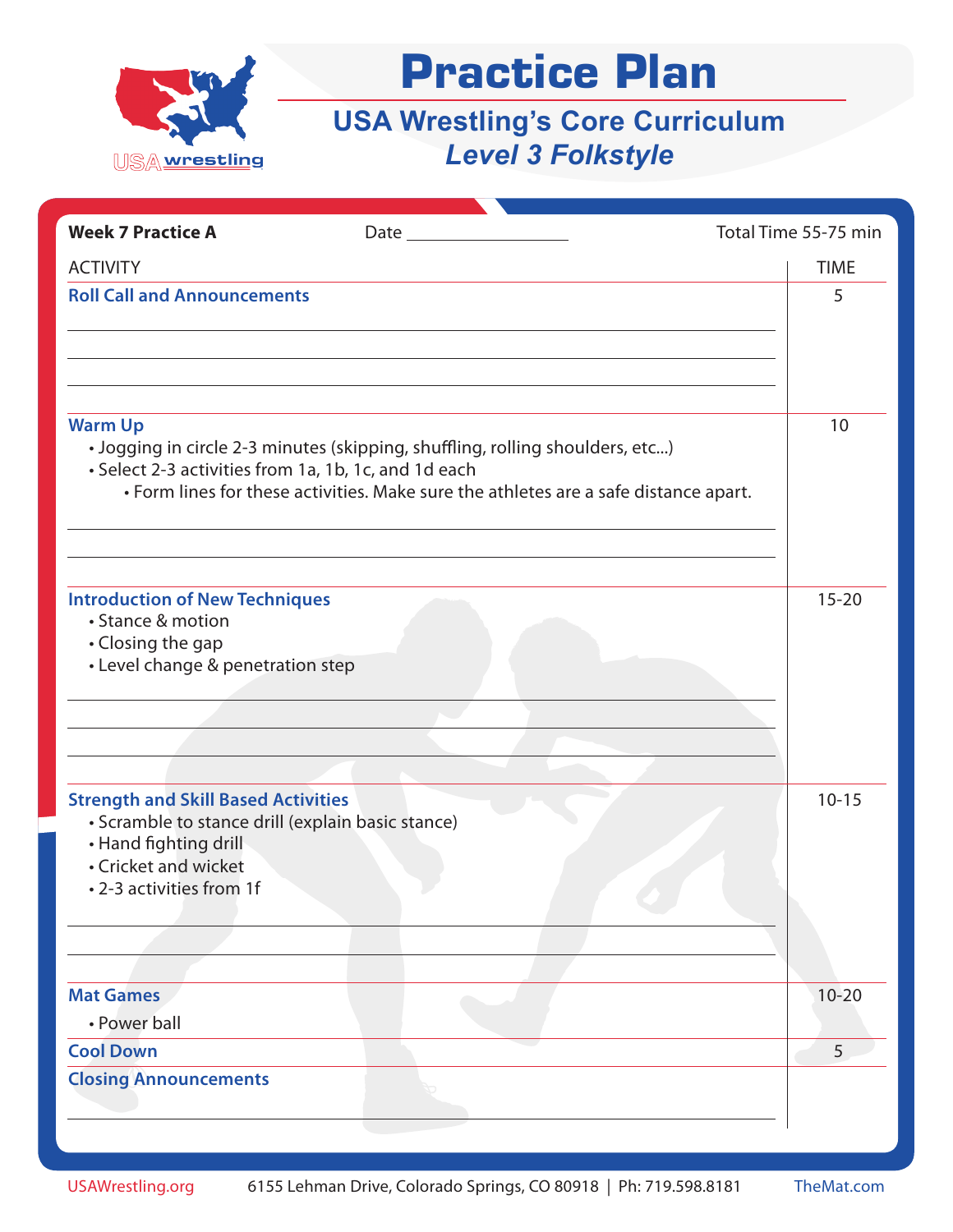

| <b>Week 7 Practice B</b>                                                                                                                                              |                                                                                                                                                                       | Total Time 60-90 min |
|-----------------------------------------------------------------------------------------------------------------------------------------------------------------------|-----------------------------------------------------------------------------------------------------------------------------------------------------------------------|----------------------|
| <b>ACTIVITY</b>                                                                                                                                                       |                                                                                                                                                                       | <b>TIME</b>          |
| <b>Roll Call and Announcements</b>                                                                                                                                    |                                                                                                                                                                       | 5                    |
| <b>Warm Up</b><br>• Select 2-3 activities from 1a, 1b, 1c, and 1d each                                                                                                | · Jogging in circle 2-3 minutes (skipping, shuffling, rolling shoulders, etc)<br>• Form lines for these activities. Make sure the athletes are a safe distance apart. | 10                   |
| <b>Review of Prior Week's Skills</b>                                                                                                                                  |                                                                                                                                                                       | 5                    |
| <b>Introduction of New Techniques</b><br>• Holding base drill<br>• Base building<br>• Stand ups                                                                       |                                                                                                                                                                       | $15 - 20$            |
| <b>Strength and Skill Based Activities</b><br>• Scramble to stance drill (explain basic stance)<br>• Mirror drill<br>• Cricket and wicket<br>• 2-3 activities from 1f |                                                                                                                                                                       | $10 - 15$            |
| <b>Mat Games</b><br>• Power ball                                                                                                                                      |                                                                                                                                                                       | $10 - 20$            |
| <b>Cool Down</b>                                                                                                                                                      |                                                                                                                                                                       | 5                    |
| <b>Closing Announcements</b>                                                                                                                                          |                                                                                                                                                                       |                      |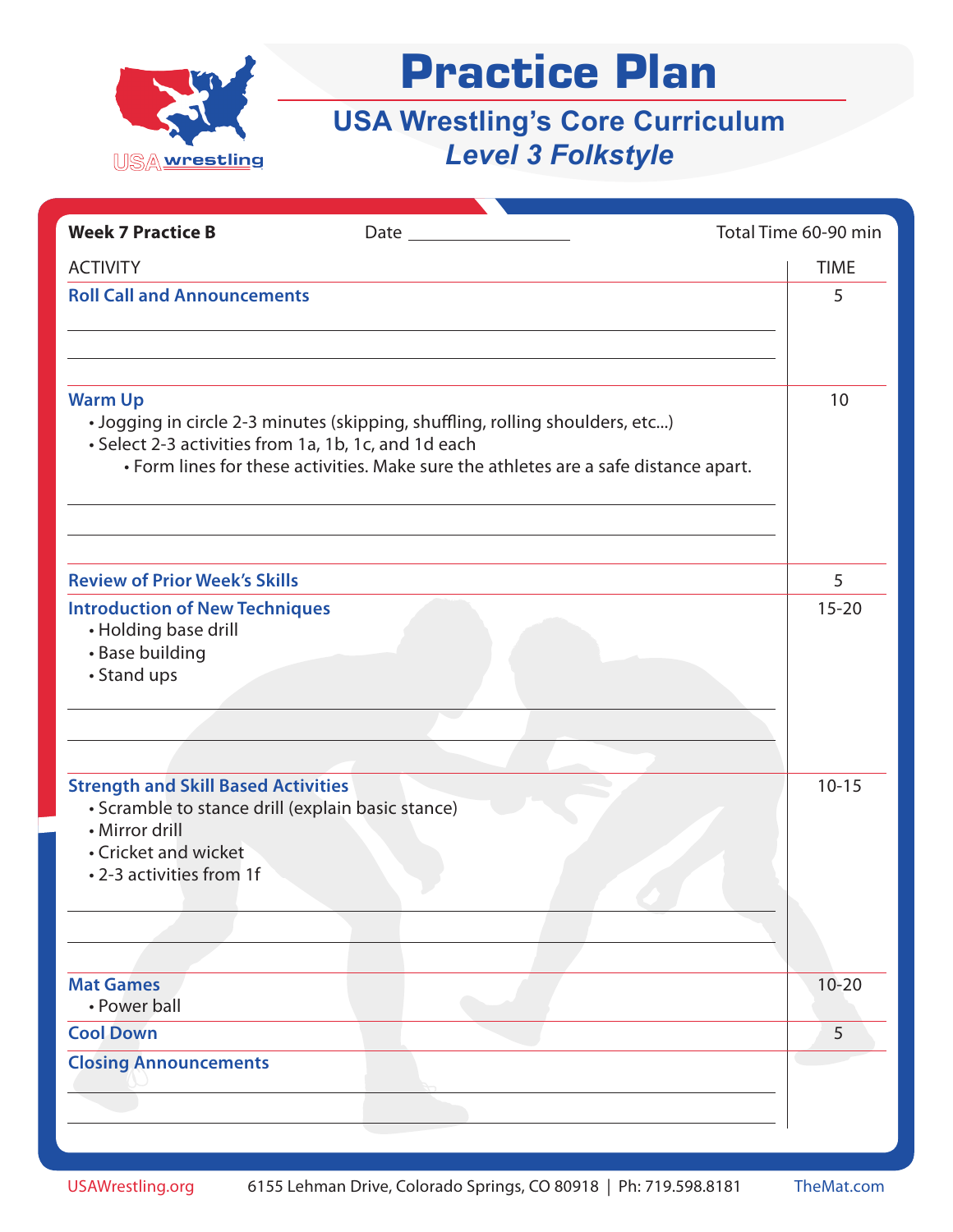

| <b>Week 7 Practice C</b>                                                                                                                        |                                                                                                                                                                       | Total Time 60-90 min |
|-------------------------------------------------------------------------------------------------------------------------------------------------|-----------------------------------------------------------------------------------------------------------------------------------------------------------------------|----------------------|
| <b>ACTIVITY</b>                                                                                                                                 |                                                                                                                                                                       | <b>TIME</b>          |
| <b>Roll Call and Announcements</b>                                                                                                              |                                                                                                                                                                       | 5                    |
| <b>Warm Up</b><br>• Select 2-3 activities from 1a, 1b, 1c, and 1d each                                                                          | · Jogging in circle 2-3 minutes (skipping, shuffling, rolling shoulders, etc)<br>• Form lines for these activities. Make sure the athletes are a safe distance apart. | 10                   |
| <b>Review of Prior Week's Skills</b>                                                                                                            |                                                                                                                                                                       | 5                    |
| <b>Introduction of New Techniques</b><br>· Single leg - feet<br>· Single leg - running the corner<br>• Trick knee whizzer                       |                                                                                                                                                                       | $15 - 20$            |
| <b>Strength and Skill Based Activities</b><br>· Scramble to stance drill (explain basic stance)<br>• Wall walk<br>• Select 2 activities from 1f |                                                                                                                                                                       | $10 - 15$            |
| <b>Mat Games</b><br>• Power ball                                                                                                                |                                                                                                                                                                       | $10 - 20$            |
| <b>Cool Down</b>                                                                                                                                |                                                                                                                                                                       | 5                    |
| <b>Closing Announcements</b>                                                                                                                    |                                                                                                                                                                       |                      |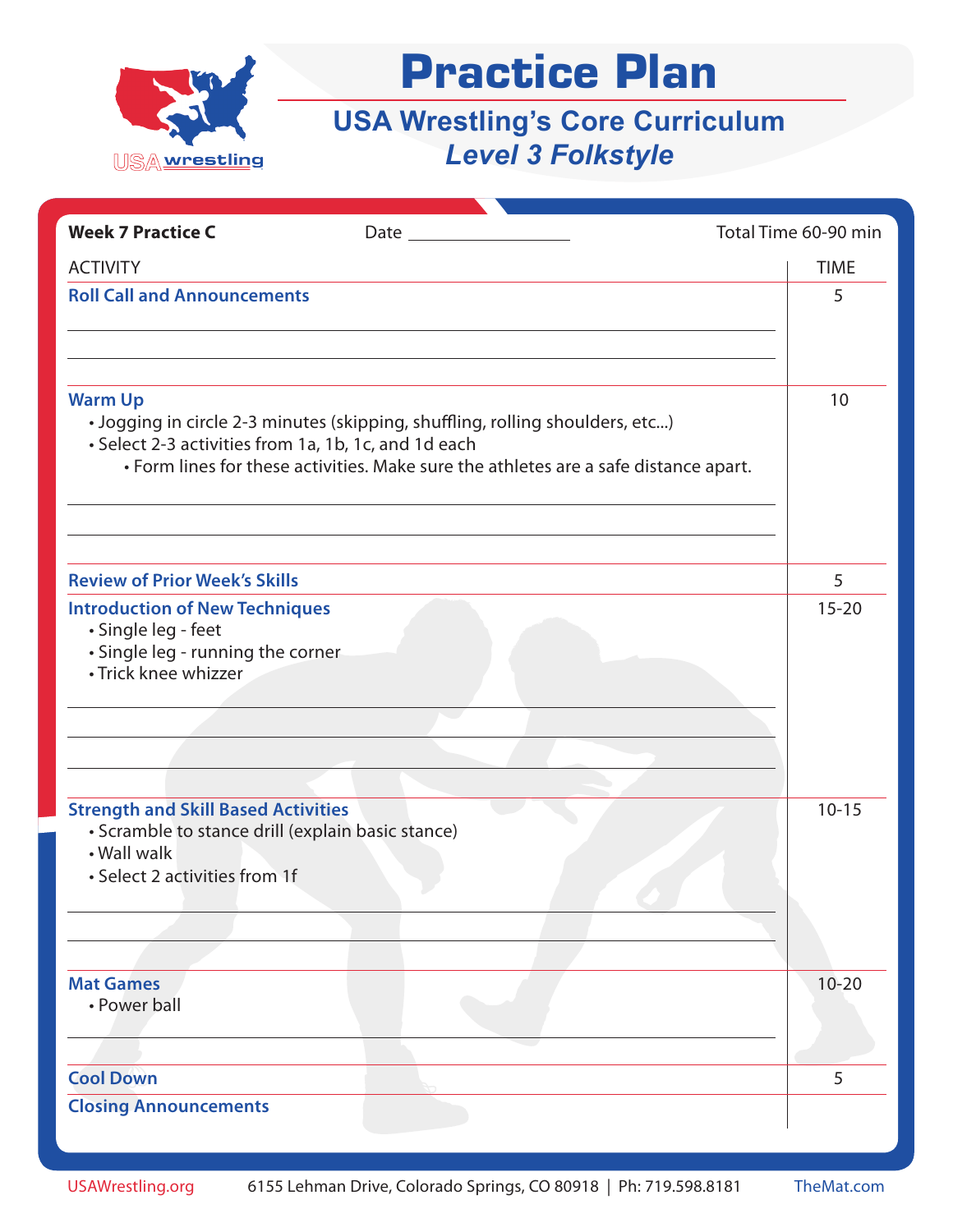

| <b>Week 8 Practice A</b>                                                                                                        |                                                                                                                                                                       | Total Time 55-75 min |  |
|---------------------------------------------------------------------------------------------------------------------------------|-----------------------------------------------------------------------------------------------------------------------------------------------------------------------|----------------------|--|
| <b>ACTIVITY</b>                                                                                                                 |                                                                                                                                                                       | <b>TIME</b>          |  |
| <b>Roll Call and Announcements</b>                                                                                              |                                                                                                                                                                       | 5                    |  |
| <b>Warm Up</b><br>• Select 2-3 activities from 1a, 1b, 1c, and 1d each                                                          | • Jogging in circle 2-3 minutes (skipping, shuffling, rolling shoulders, etc)<br>• Form lines for these activities. Make sure the athletes are a safe distance apart. | 10                   |  |
| <b>Introduction of New Techniques</b><br>· Single leg - back door<br>· Single leg - rotate direction<br>• Back step<br>• Motion |                                                                                                                                                                       | $15 - 20$            |  |
| <b>Strength and Skill Based Activities</b><br>• Rockover<br>• Mirror drill<br>• Hand fighting drill<br>• 2-3 activities from 1f |                                                                                                                                                                       | $10 - 15$            |  |
| <b>Mat Games</b>                                                                                                                |                                                                                                                                                                       | $10 - 20$            |  |
| • Wrestler's handshake<br><b>Cool Down</b>                                                                                      |                                                                                                                                                                       | 5                    |  |
| <b>Closing Announcements</b>                                                                                                    |                                                                                                                                                                       |                      |  |
|                                                                                                                                 |                                                                                                                                                                       |                      |  |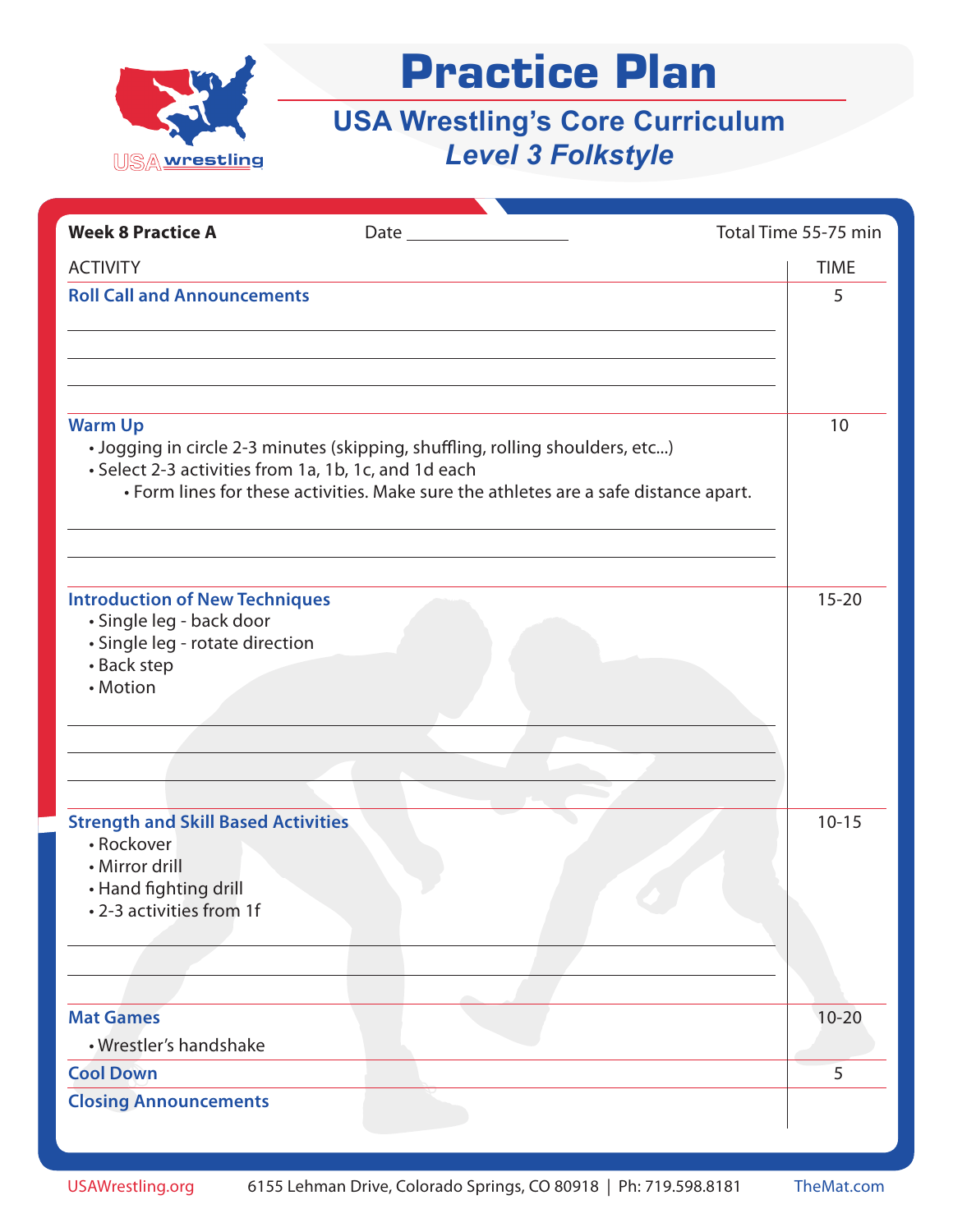

| <b>Week 8 Practice B</b>                                                                                                     |                                                                                                                                                                       | Total Time 60-90 min |
|------------------------------------------------------------------------------------------------------------------------------|-----------------------------------------------------------------------------------------------------------------------------------------------------------------------|----------------------|
| <b>ACTIVITY</b>                                                                                                              |                                                                                                                                                                       | <b>TIME</b>          |
| <b>Roll Call and Announcements</b>                                                                                           |                                                                                                                                                                       | 5                    |
| <b>Warm Up</b><br>• Select 2-3 activities from 1a, 1b, 1c, and 1d each                                                       | · Jogging in circle 2-3 minutes (skipping, shuffling, rolling shoulders, etc)<br>• Form lines for these activities. Make sure the athletes are a safe distance apart. | 10                   |
| <b>Review of Prior Week's Skills</b>                                                                                         |                                                                                                                                                                       | 5                    |
| <b>Introduction of New Techniques</b><br>• Counter offense<br>• Stuff head on single<br>· High crotch - head outside         |                                                                                                                                                                       | $15 - 20$            |
| <b>Strength and Skill Based Activities</b><br>• Knee explosives to feet<br>• Standing broad jump<br>• 2-3 activities from 1f |                                                                                                                                                                       | $10 - 15$            |
| <b>Mat Games</b><br>• Bone fight                                                                                             |                                                                                                                                                                       | $10 - 20$            |
| <b>Cool Down</b>                                                                                                             |                                                                                                                                                                       | 5                    |
| <b>Closing Announcements</b>                                                                                                 |                                                                                                                                                                       |                      |